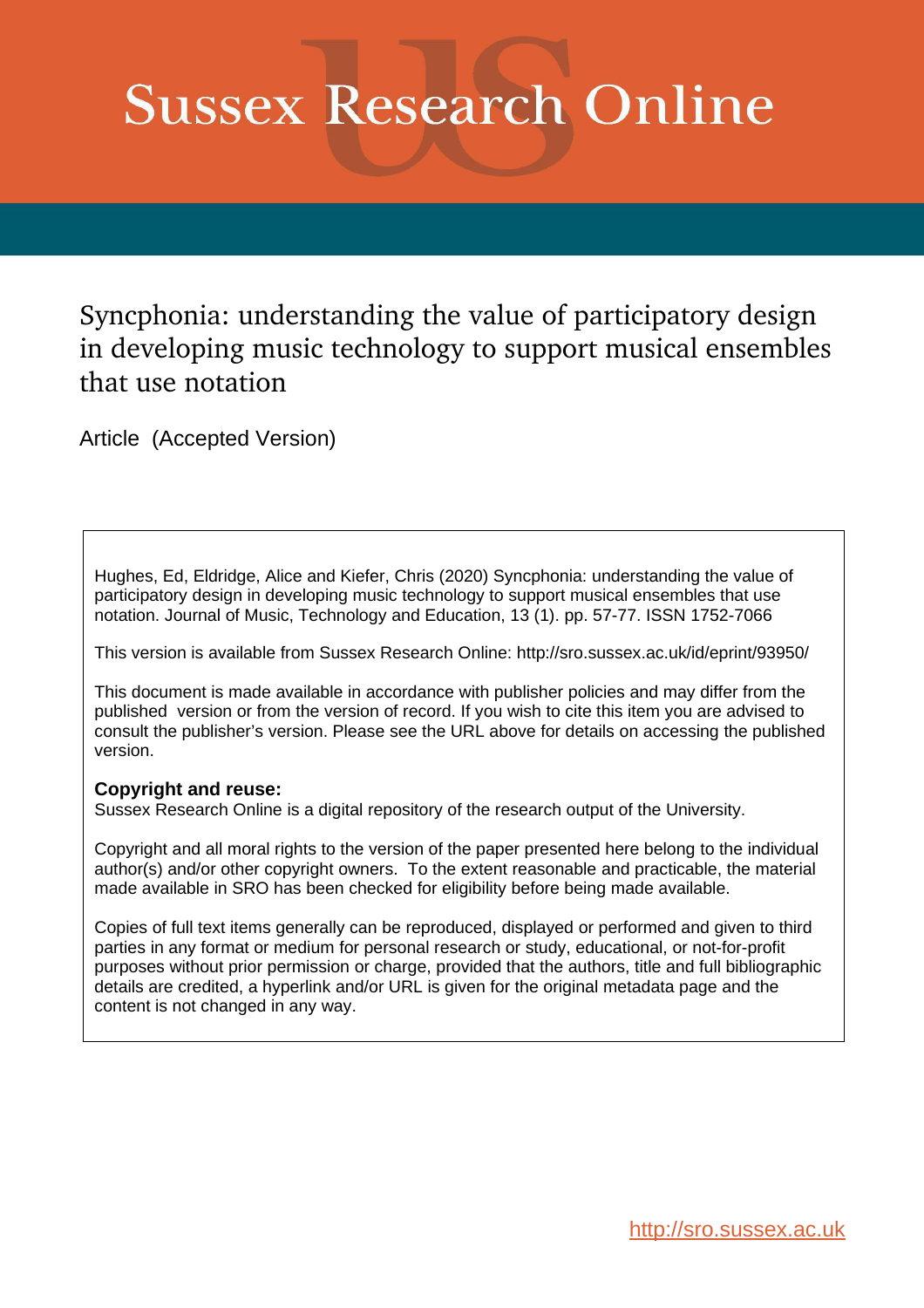# **Syncphonia: Understanding the Value of Participatory Design in Developing Music Technology to Support Musical Ensembles that use Notation**

| Ed Hughes                                              | Alice Eldridge      | Chris Kiefer          |
|--------------------------------------------------------|---------------------|-----------------------|
| e.d.hughes@sussex.ac.uk                                | alicee@sussex.ac.uk | c.kiefer@sussex.ac.uk |
| Department of Music, University of Sussex, Falmer, UK. |                     |                       |

# **Author Bios**

**Ed Hughes** is a composer and Professor of Composition in Music. He studied music at Cambridge University, including composition with Robin Holloway and Alexander Goehr, and at Southampton University with Michael Finnissy. Commissions include The Opera Group, London Sinfonietta, Glyndebourne, I Fagiolini, and, for the Brighton Festival, Brighton: Symphony of a City (2016), Battleship Potemkin (2005) and Memory of Colour (2004) which transferred to the Sydney Festival in 2005. Performances include BBC Singers, BBC Symphony Orchestra and many ensembles and soloists. He won a British Composer Award for Chaconne for Jonathan Harvey (2013). His children's opera, with librettist Peter Cant, 'The Feast that Went Off With A Bang' (2017), was shortlisted for a British Composer Award.

**Alice Eldridge** is a musician and Lecturer in Music Technology working at the interstices of music, technology & ecology. She is recognised internationally for her contributions to both new music research and the emerging science of ecoacoustics. As a soundscape ecologist she has featured on BBC TV Spring Watch and BBC radio 4 Costing the Earth; as a cellist she has made numerous appearances on BBC radio 3 Late Junction and Jazz on 3; her contemporary chamber compositions have been broadcast on BBC 6 Freak Zone; and she has appeared on BBC radio 1 John Peel show as a pop bassist.

**Chris Kiefer** is a computer-musician, musical instrument designer and Lecturer in Music Technology at the University of Sussex. He performs with custom-made instruments including malleable foam interfaces, touch screen software, interactive sculptures. As a livecoder he performs under the name 'Luuma'. Most recently he has been playing an augmented self-resonating cello as half of improv-duo Feedback Cell, and with feedback-drone-quartet 'Brain Dead Ensemble'. His research specialises in musician-computer interaction, physical computing, machine learning and complex systems.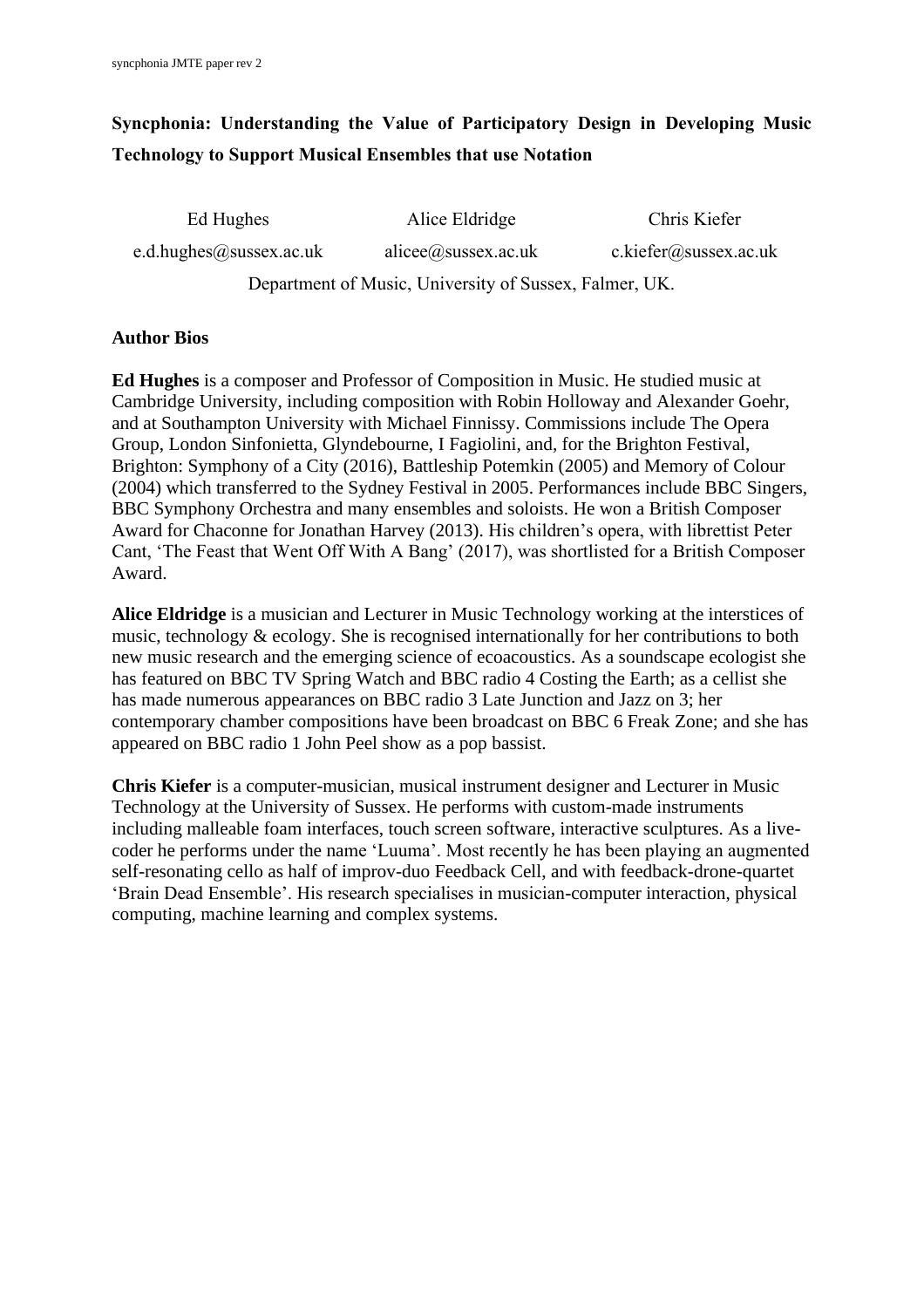#### **Abstract**

The benefits of ensemble performance are well recognised; notation supports group performance, but cuts in music education and changing musical cultures mean that notation is increasingly perceived as a barrier to entry. In an extended participatory design project, we co-designed and developed a software system for networked notation called *Syncphonia* with the aim of enhancing access to and experience of notation-based ensemble performance. In previous work our formal evaluation and informal observations and feedback revealed a wide range of benefits. In this article we are concerned with articulating the knowledge generated and insights gained through this extended participatory design process. In order to do so, we employ a framework for systematic reflection which has been designed to support investigation into the tacit knowledge generated in participatory design. Through this method we focus inward and share three insights into the value of networked notation in contemporary musical cultures; we also look outward and articulate five approaches to participatory design with musical ensembles that might benefit others adopting this rich research method. A pluralistic and inclusive vision of notation is espoused and speculation submitted that a dynamic, networked notation might ameliorate the boundaries between composing, improvising and performing to the benefit of all three.

(**Keywords**. Ensemble Performance, Musical Experience, Participatory Design, Networked Notation)

#### **1. Introduction**

*Syncphonia* originated in an AHRC research project to investigate the potential for networked technology to enhance the experience of notation-based ensemble performance for very young musicians (Hughes 2015). It was co-created through an extended participatory design (PD) process; The first phase consisted of 6 weeks intense development with a primary school ensemble; over the following two years it was workshopped with four ensembles in a wide range of musical contexts including community, youth and professional music contexts and instrumental, choral, classical, baroque and rock music. It is now available for free download for iOS tablets (Hughes 2015).

*Syncphonia* draws on several threads in music technology research: advances in notational practices supported by new technologies, new concepts of ensemble music, and pedagogical research on mobile and networked technology in support of traditional music education.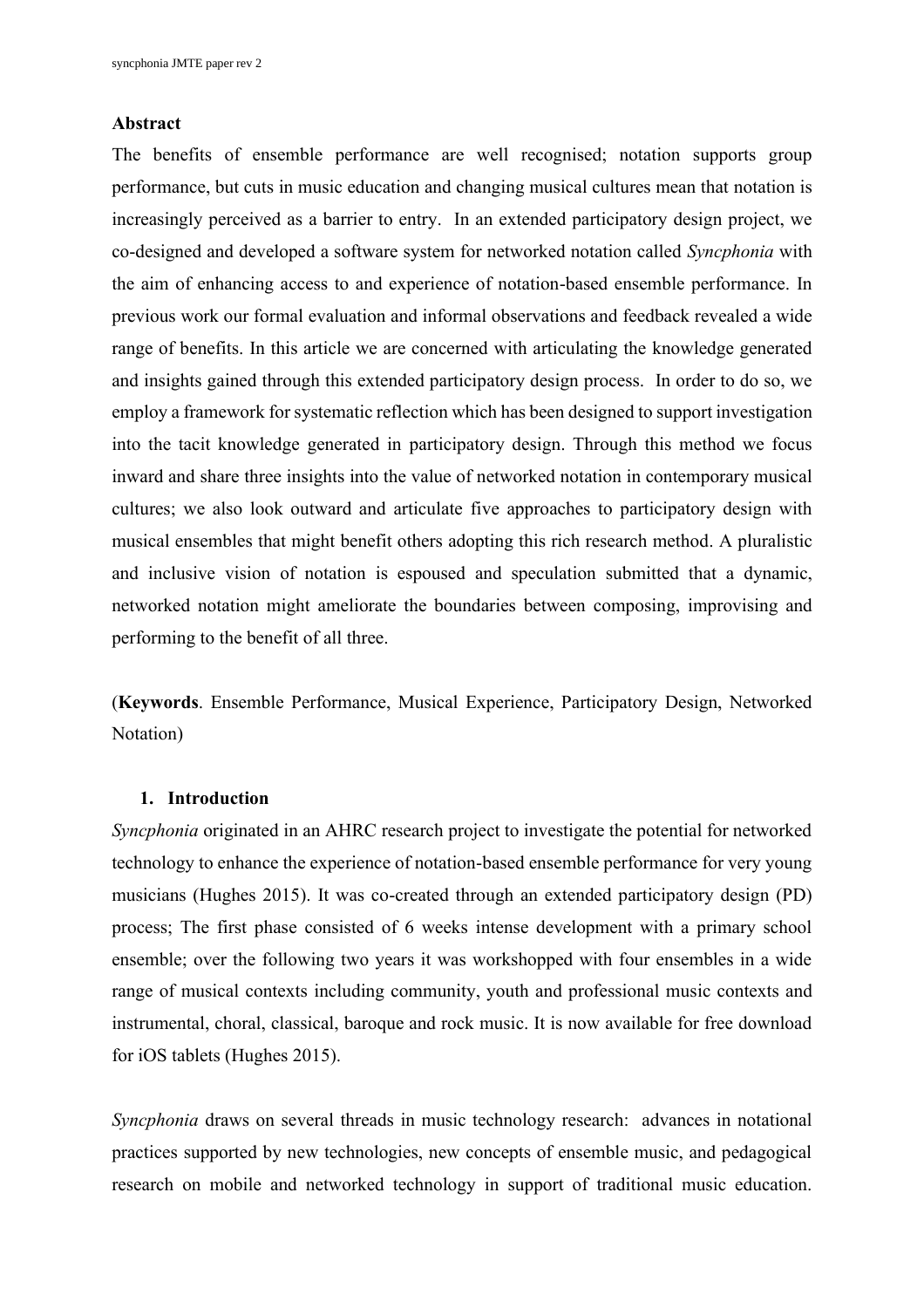*Syncphonia*'s novel technological solution is the use of bespoke MusicXML rendering, synchronised via bluetooth wireless technology (Eldridge, Kiefer and Hughes 2016), thus distinguishing the software from PDF notation formats. Contemporary use of notation in research and artistic practice bears examples of the use of mobile devices to display and synchronise notation, and the use of graphics and annotation to enhance or replace traditional notations. For example, Hope, Wyatt and Thorpe (2018) use networked graphical notation on multiple tablets to support at Operatic ensemble, and James et. al (2017) review the varied softwares that support networked notation, *Syncphonia* draws on this vein of research, by augmenting and synchronising traditional notation across tablets: to support an Operatic ensemble, and James et. al (2017) review the varied softwares that support networked notation. *Syncphonia* draws on this vein of research by augmenting and synchronising traditional notation across tablets.

Musical ensembles are evolving with the support of technology; laptop orchestras currently provide a platform for experimentation and research in this area (Trueman 2017), including evaluation of the efficacy of tablets as ensemble instruments (Riley 2018). While laptop orchestras demonstrate the use of digital instruments and networked computer for performance, there is little work on the support or augmentation of traditional musical ensembles and orchestras with digital technology. Rofe et. al (2017) explore telematic streaming between ensembles, sharing a similar ethos to *Syncphonia* by aiming to use technology to extend participation in ensemble music. Barriers to participation are further explored by Williams (2012), who demonstrates that lack of experience in standard notation prevents participation in traditional music in US schools, although the same students were excelling musically in other areas that did not require this skill. Ng and Nesi (2008) also look at technology supporting traditional music, focusing more on single players, and multimedia enhanced instrumental tuition. To the best of our knowledge, the *Syncphonia* project is unique in its aim to augment notation in the support of traditional musical ensembles, through the development of new software for networked tablets. As such, it has required new approaches in design methodology and research methodology

During our first funded research period, in which we worked with a study group of school children aged 9-11. A thematic analysis (Hanrahan et al 2018) revealed that participants felt an enhanced sense of enjoyment and belonging; they also reported feeling an enhanced better 'sound' due to stress reduction and the ability to read longer and more complex pieces, leading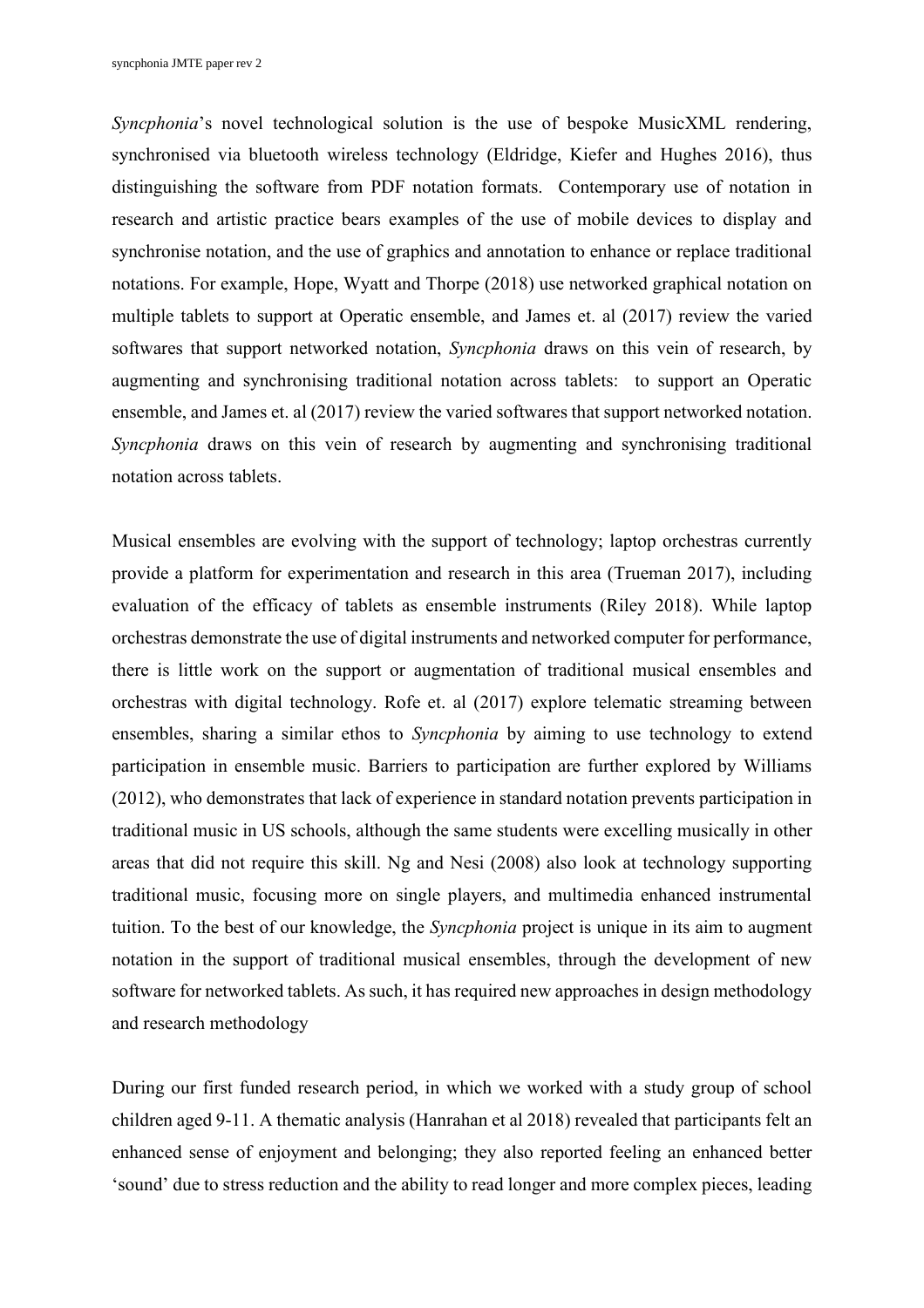to an enhanced sense of the structure and flow of the music (Hanrahan et al 2018). Since the first trial, the usage of the App has broadened considerably beyond primary schools and continues to grow. In order to better understand the potential benefits of the App's affordances in wider musical contexts we conducted a range of workshops in diverse musical settings, and continued development in a form of extended PD.

In this article we systematically reflect on the extended PD process through which *Syncphonia* was created, with the aim of articulating the knowledge generated throughout this long-term research project. To do so we adopt a methodology developed in human-computer studies which is presented as a set of 'tools-to-think-with' (Frauenberger et al 2015). This comprises four 'lenses' which scaffold reflection on the nature of the Participatory Design effort: Epistemology, Values, Stakeholders and Outcomes. The tool explicitly accommodates post hoc analysis, to consider the accountability and rigour of the PD process and facilitate transfer of knowledge. Frauenberger et al 2015).

As our reflections pass through these lenses, we argue that their complementary and intertwined nature support the idea that the overall approach has coherence as well as offering some insights into the experience of ensemble music making witnessed through this technology project. We think this is in part because engagement between novel technology and musical practice with a tradition can surface unwritten rules around how we interact and engage with one another as musicians performing together in different ways using notation. A broader result of this work is therefore to articulate those principles and practices and make the experience of ensemble music making more accessible.

Section 2 describes the original motivation for the project, the methodology of the original participatory design process and reflective analysis methodology used in this paper; Section 3 details our extended participatory design process: a long term initial case study in a primary school and four further workshops in wider musical contexts; in section 4 we use Frauenberger's (2015) four lenses to systematically reflect upon a range of qualitative data collected during these sessions; Section 5 these reflections are distilled and articulated as insights, looking both inward, to the role of notation in ensemble performance and outward to the design process. Finally in section 6 we speculate on the role of technologized notation in future music making.

# **2. Motivations and Methods**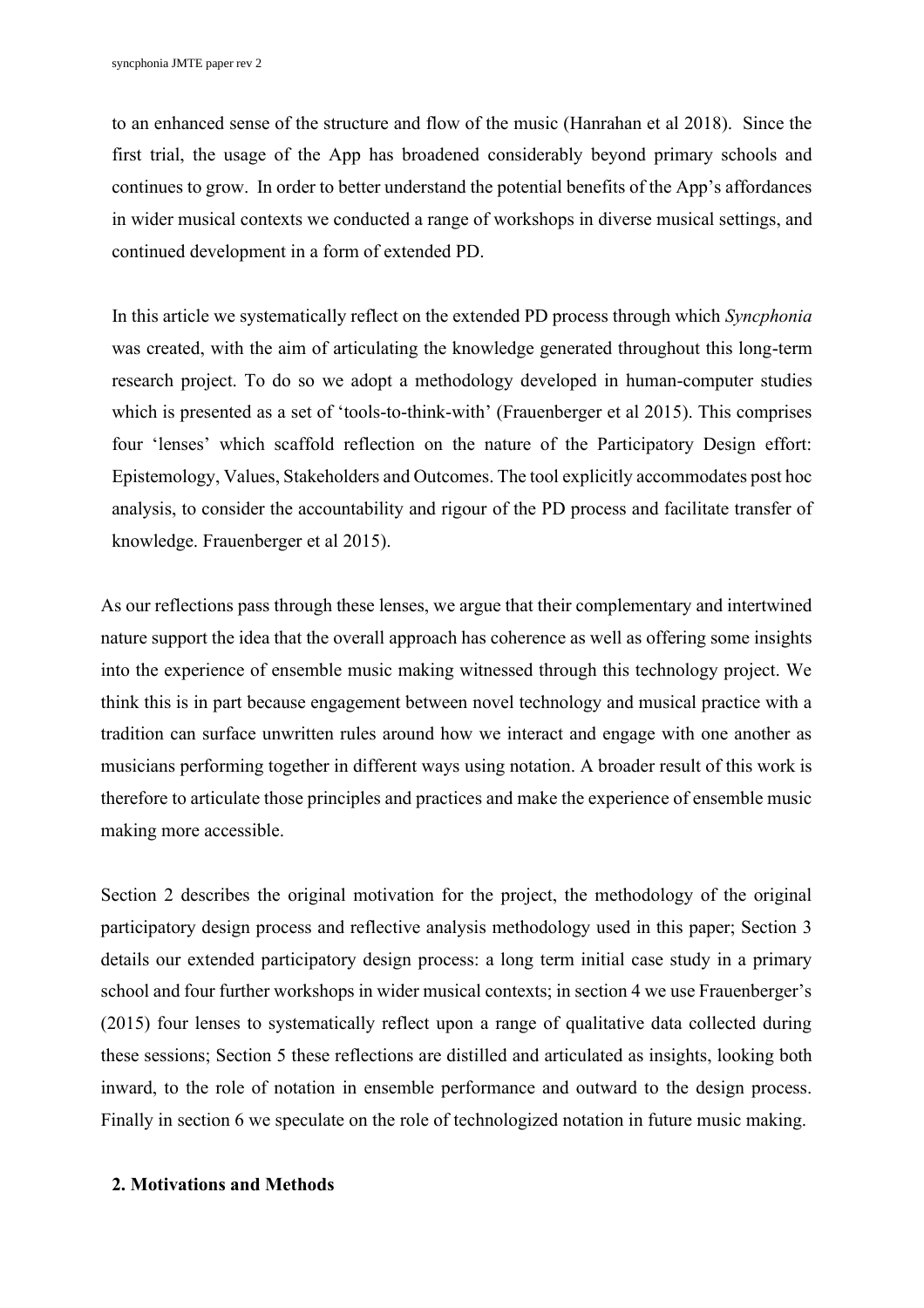Many UK schools run activities for pupils in which ensembles or small orchestras of mixed instruments play notated music together. Beside pedagogic value, ensemble performance is socially beneficial as well as musically rewarding. Hallam (2010) reports that it 'promotes friendships with like-minded people; self-confidence; social skills; social networking; a sense of belonging; team work; self-discipline; a sense of accomplishment; co-operation; responsibility; commitment; mutual support; bonding to meet group goals; increased concentration and provides an outlet for relaxation'. However, we know that beginner musicians experience anxiety when they lose their place in the music and attrition rates can go up. In music psychology research, perceived capability, and the psychological need for competence are found to be factors associated with task persistence and enjoyment across many domains.

Staff notation is perceived as challenging by pupils and many teachers, even those with some instrumental training. Further, we know from research that ensemble music-making is a complex activity, involving a range of skills and coordination (Goodman 2002; 153). On the one hand, this is why ensemble music is valuable, because the engagement builds special benefits. Conversely, these are reasons why it may appear difficult or excluding and even stressful for those new to ensemble performance, all of which may lead to decisions to cease playing.

The compositions performed in schools are often simplified arrangements extracted from wellknown classical compositions, popular musicals, or pop songs. Flexible or open scores (with flexible parts for transposed instruments and parts differentiated by difficulty) are a feature of such arrangements. However, staff or traditional notation is the norm and many music publishers, including small independent publishers, and larger publishers, sell these arrangements.

In the UK pupils are also expected to perform music together as part of their classroom music experience. Indeed, the national curriculum for music requires that all school pupils at key stage 2 (years 3 to 6, ages 7 to 11) should 'create and compose music on their own and with others ... play and perform in solo and ensemble contexts ... use and understand staff and other musical notations' (UK Department of Education 2018). Funding and priorities for music in education are under pressure in the UK. At the same time, ministers have called for the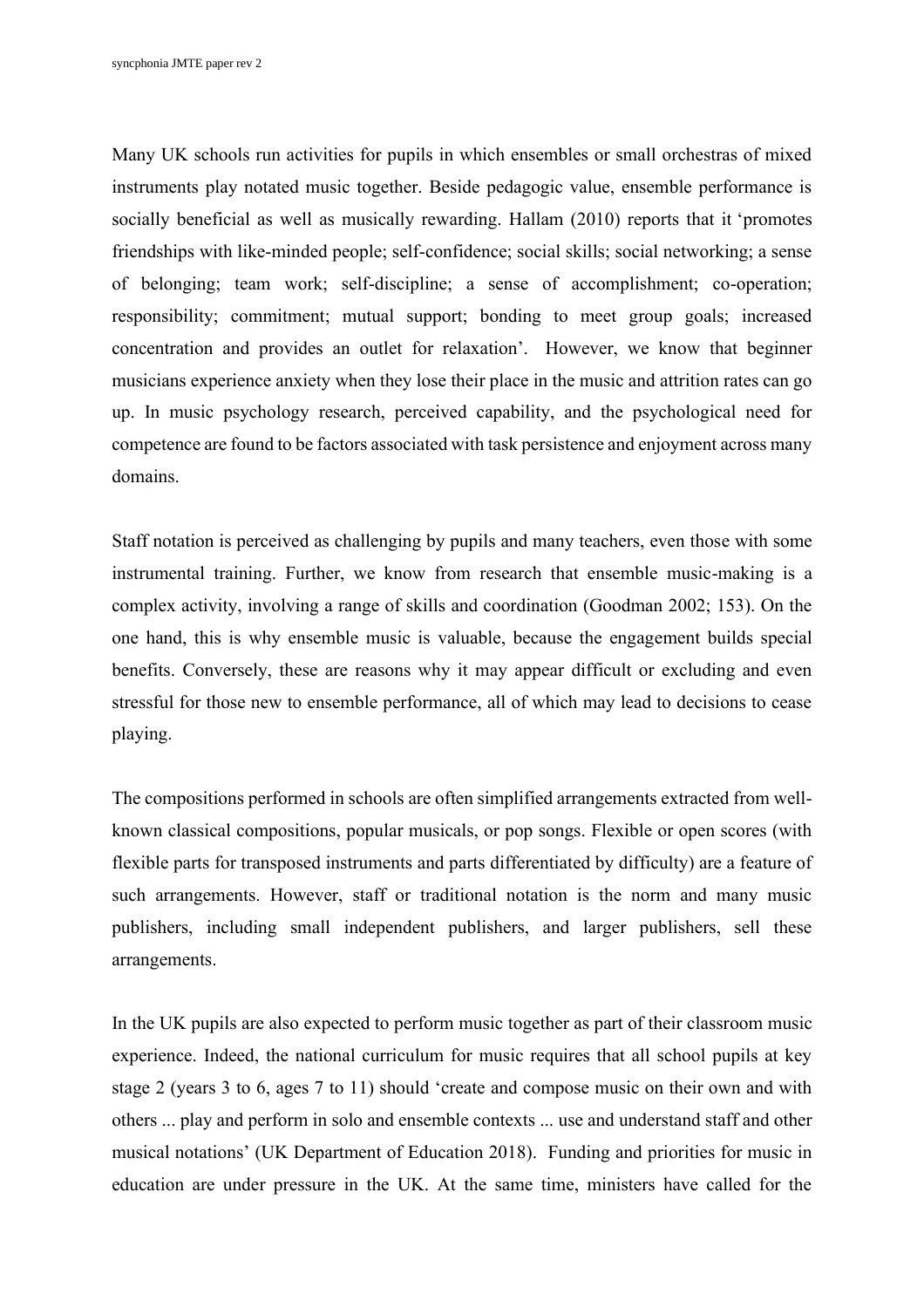restoration of music literacy amongst pupils in primary schools (e.g. Gibb 2019). These competing factors mean that creative thinking is needed: the potential for technological innovation is well recognised, but designing tools that genuinely support and enrich, rather than patronise and exacerbate users is an eternal issue.

#### **2.1 Participatory Design: Co-constructing epistemic artefacts**

PD (Spinuzzi, 2005) is a method for design and research that is carried out with, rather than for, users. The intended outcomes of this involvement are twofold: (a) to design an artefact that directly responds to the needs of users and (b) to empower users in the design of technology in which they are stakeholders. PD can be characterised as a 'research through design' (Gaver 2012) process in which the response to a research question is the co-creation of an artefact between a research team and the users of the artefact, it is therefore ideally suited to the creation of software tools that meet the needs of young musicians. The PD process is an iterative exploration of the research problem through which an artefact is developed and evolved as a possible solution. This process not only results in the development of the artefact, but can also lead to a deeper understanding of the research area, by surfacing the tacit knowledge of the users in interaction with the design and technical expertise of the research team. The artefact embodies the 'myriad choices' (Gaver 2012) made during the design process by all stakeholders, and as such, the knowledge gained from the research process is embedded in the artefact. Participatory design is intrinsically context dependent and typically focuses on one user group. However, we were interested in the degree to which our App was beneficial in wider musical contexts; to this end we undertook what we describe as extended PD, a process that took us beyond the original case study to engagement with stakeholders from a range of musical ensembles over several years. These engagements all had bearings on the development of the artefact.

At best the PD process creates rich epistemic artefacts that 'solve' the initial problem. Our formal (Hanrahan et al 2018) and informal observations and testimonials suggest that *Syncphonia* indeed succeeds in enhancing access to and experience of notation-based ensemble performance. PD is also a form of tacit research process that deepens our knowledge of the area, and it these surfacing the insights that is the focus of this paper. The embedded nature of the knowledge generated through PD makes it hard to evaluate and articulate: in contrast to results in the traditional sciences, PD processes and outcomes do not typically lend themselves to being quantified, compared, generalised or replicated. The insights gained from this research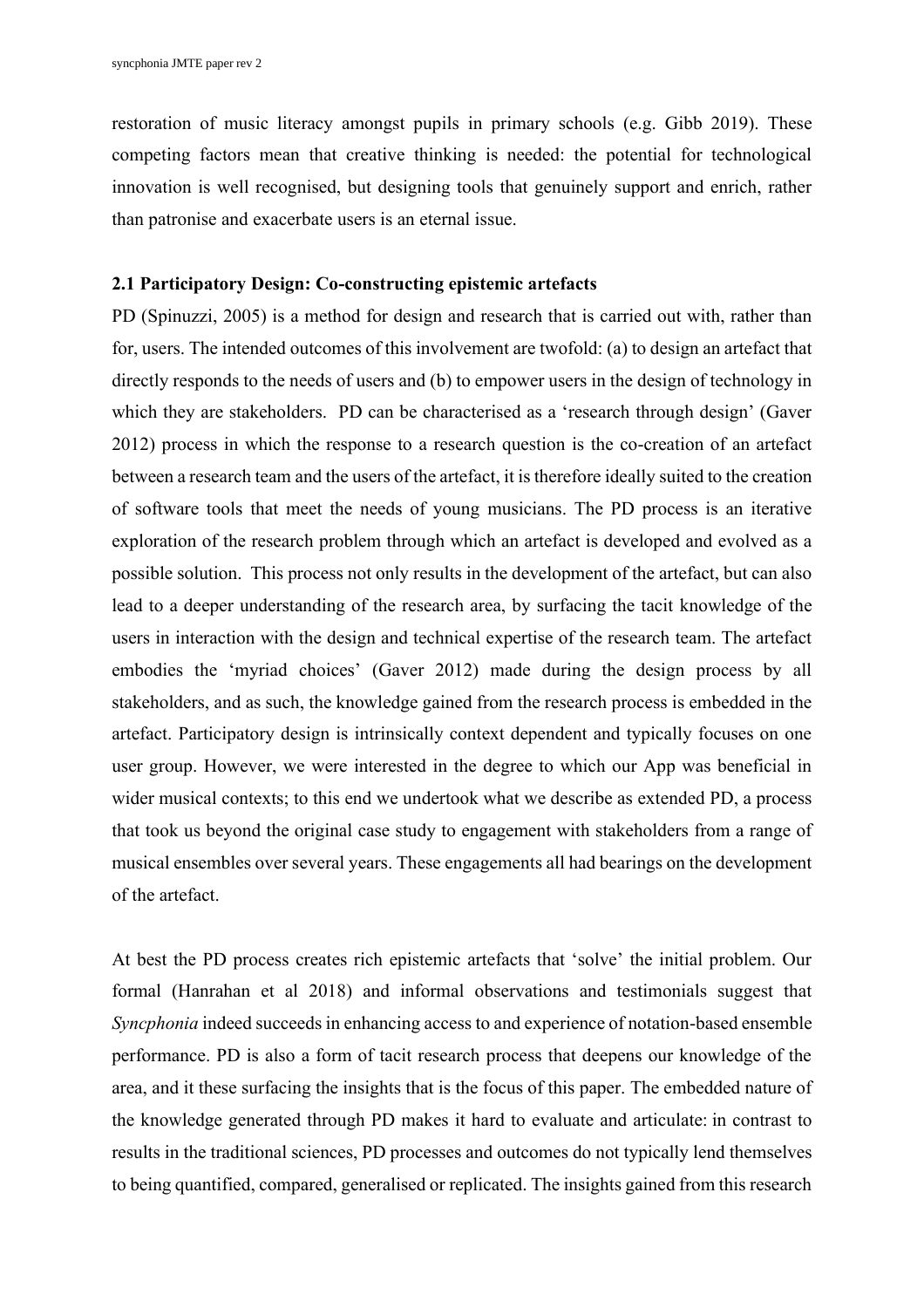are entangled with the software, meaning that it is hard to evaluate the rigour of the process, or articulate the lessons learned.

# **2.2 Analysis of Participatory Design: Deconstructing Epistemic Artefacts.**

In order unpack the process and outcomes, we adopt a conceptual framework developed by Frauenberger et al (2015). The philosophy that underpins PD is deeply rooted in the postmodern tradition, including phenomenology and Marxism. It is support by fuzzy data and draws seemingly arbitrary conclusions (Frauenberger et al 2015: 94) when compared with positivistic frameworks. The real-world results are testimony to the success of PD as a design method, but the details of are often hard to articulate. In order to reify the rigour, explain the insights, decisions and judgements and to share contributions, four lenses through which to reflect upon the process and products of PD are presented. The lenses are constructed through sets of questions around the following domains: **Epistemology:** *What kinds of knowledge are constructed*? (social, design, methodological and theoretical). **Values**, refer to ideas or qualities that are considered important and worthwhile. These are inherently tied to interests and desires of human beings in their cultural milieu (Friedman et al 2008): *Which values drive the process, explicitly or implicitly*? *What are the conflicts and dilemmas arising from values*? *How do values change in the process*? *How are values reflected in design decisions*? **Outcomes:** *What are the different interpretations of outcomes*? *Who owns outcomes*? *How sustainable are outcomes*? **Stakeholders**: *Who are the stakeholders and who participates*? *What is the nature of their participation*? *How do stakeholders and participants benefit*? *What happens when the project ends*? *What happens when the project ends*?

These lenses were designed for use in both planning and post-hoc analysis. As such the material for reflection is not specified. Being rooted in phenomenology, PD methodologies foreground personal experience. We further recognise the value of a range of data collected during the PD processes as a source of objective information. The data on which we reflected therefore includes a mix of personal notes, technical data and user feedback:

- i. Notes from PD sessions. Each researcher kept individual notes in the project management system for the first six weeks of PD sessions and then four subsequent workshops (2500 words in total).
- ii. Source code and repository issues and commit messages. During the development process code versioning was managed in a Github repository. This platform supports software version control and provides tools for logging issues and updates. These are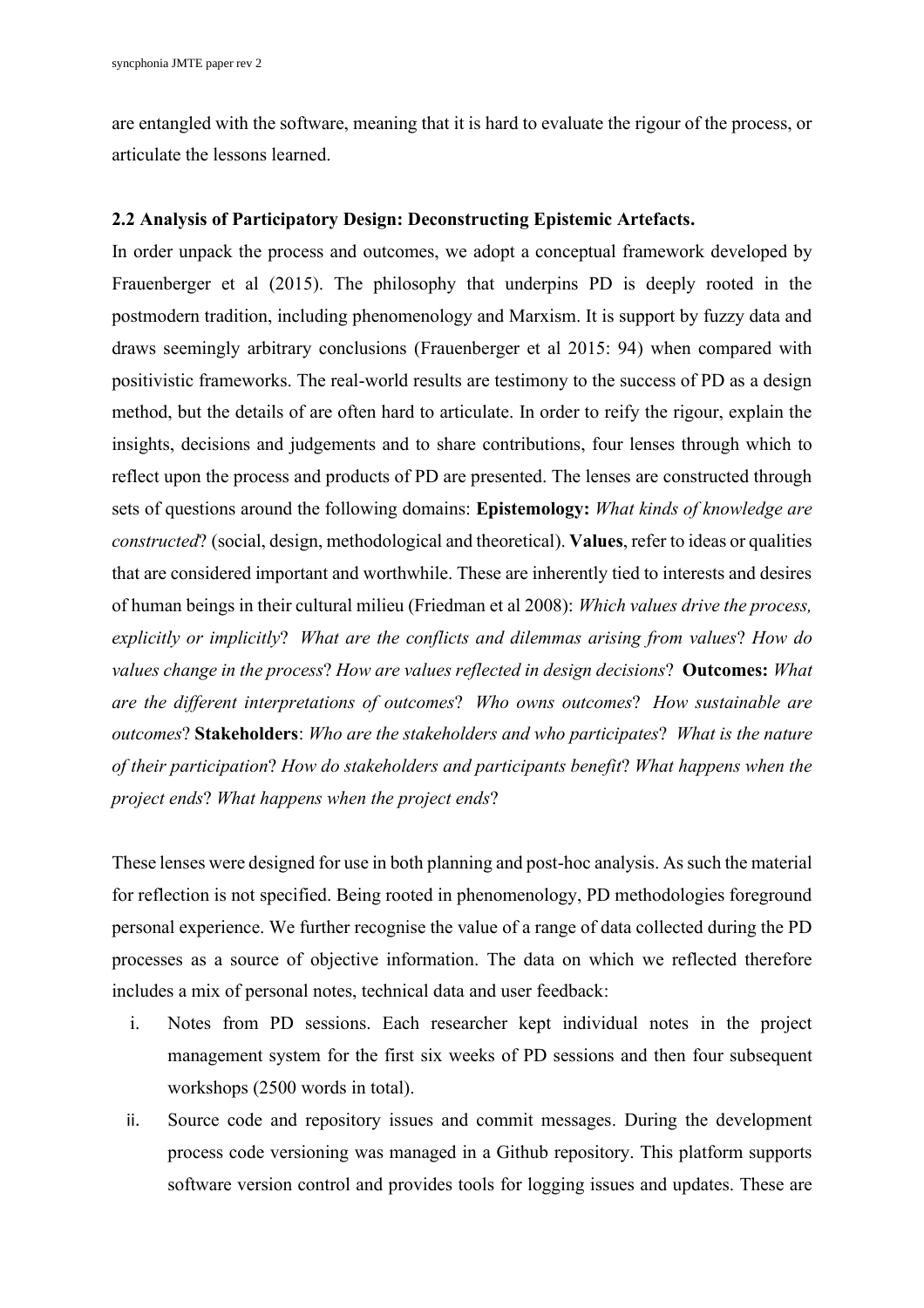designed to support distributed team working; we co-opted them as a means to track changes in the code base (software artefact) in response to stakeholder feedback (25 issues raised, 257 commit messages).

- iii. Interviews with case study participants: 37 participant interviews of various lengths, 72 minutes in total.
- iv. Statements from ensemble leaders and players; written statements/responses from 79 participants and 7 leaders.
- v. Supporting video evidence of performances using the system; (six 30 minute videos plus one for each of the four workshops; over 7 hours in total)
- vi. Reflection on our own experience as designers.

The reflective process was structured as follows: Each author independently revisited each of the data sets (i-vi), and made detailed notes on the starter questions for each lens. Through a process of reflective discussion, individuals notes were integrated and the degree to which the lenses could be differentiated was discussed, leading to reflection on the coherence of the PD process. These discussions also led to insights around the role of notation in these varying circumstances.

#### **3 Extended Participatory Design Process**

#### **3.1 School Orchestra Club**

The original case study began in late 2015, when we observed a school orchestra club, composed of 28 pupils aged 9 to 11, in a primary school in East Sussex, UK. The orchestra was organised and directed by an experienced classroom teacher, phase leader for year 5 and 6, with a general (non-specialist) teaching portfolio but having long-standing interests in children's music-making. Rehearsals in normal conditions were characterised by frequent stops because some children got lost and needed help from their teacher or from a parent volunteer. Broadly, it appeared that those children who were able to keep their performing in time with others and not lose their place enjoyed the experience. These more confident students typically had more ensemble experience as well as instrumental lessons. In stark contrast less confident pupils sometimes became visibly upset when they lost their place in the music. The original motivation to build *Syncphonia* was to ameliorate this stress using readily available technology. Our principle research question was: *Could a networked dynamic scoring system be transformative to the experience of musical ensemble playing*?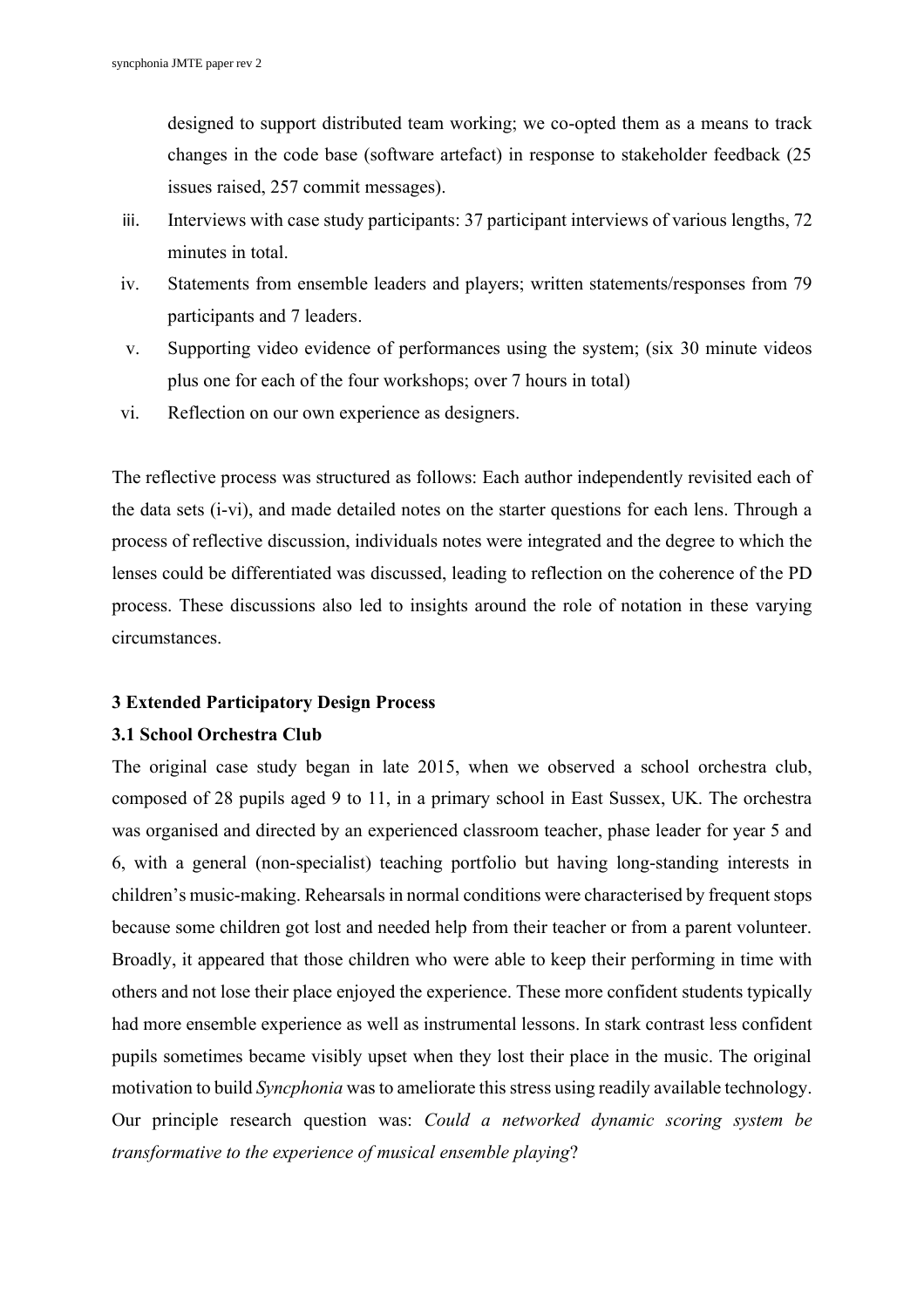#### **3.1.1 Technical Outline of the** *Syncphonia* **Apps.**

The *Syncphonia* software comprises two Apps (Conductor and Performer) which are synchronised via a bluetooth network. The Conductor presents a full ensemble score (see figure 1) and controls multiple instances of the slave Performer application, which displays the instrumental part of each player's choice. The ensemble leader can set a fixed tempo, or interactively provide a tap tempo at which the parts are updated and synchronise. The bar and optionally beat are highlighted, helping players to keep their place. The Conductor app can run in automatic mode at a fixed tempo, which is useful for reading through new repertoire, or can be controlled expressively, beat by beat, by tapping on the screen or use of a foot pedal.

#### [FIGURE 1 AROUND HERE]

Figure 1: A screen shot of the *Syncphonia* Conductor application. The full score is displayed, the current bar is highlighted and one bar look ahead is shown in fainter text. The conductor can choose between a set tempo, or interactively set the tempo by tapping on the screen with a two bar count in. From left to right, the controls along the bottom of the page are: Jump to a selected figure or bar; display the current beat, restart at the first bar of the current score, open score manager and open settings. This score shows coloured notes which support those with little or no knowledge of score reading in performing, when used in conjunction with colour coded tuned percussion.

Scores are imported using the industry standard MusicXML format, ensuring compatibility with modern notation software and online archives. Notation is rendered by our own lightweight rendering engine written in OpenFrameworks (Lieberman 2020) using Adobe's Sonata font.

The Conductor and Performer applications are synchronised using Bluetooth 4 networking protocol. This is chosen over WiFi for simplicity and accessibility: No configuration is required and it obviates reliance on institutional networking systems or additional routing equipment. Synchronisation data is multicast to all local devices through the advertising data block. By sharing data in this way, there is no need to create a formal connection between devices, and the system can thereby exceed the connection limit of 12 devices on the iOS Bluetooth stack. Further to this, messages can be transmitted at a high frequency, every 1-2ms, compared to the 20ms minimum for Bluetooth characteristic notifications in iOS.

The initial PD process was carried out over an intensive six-week period (January to February 2016). Each week we brought prototypes of the App to the orchestra club early morning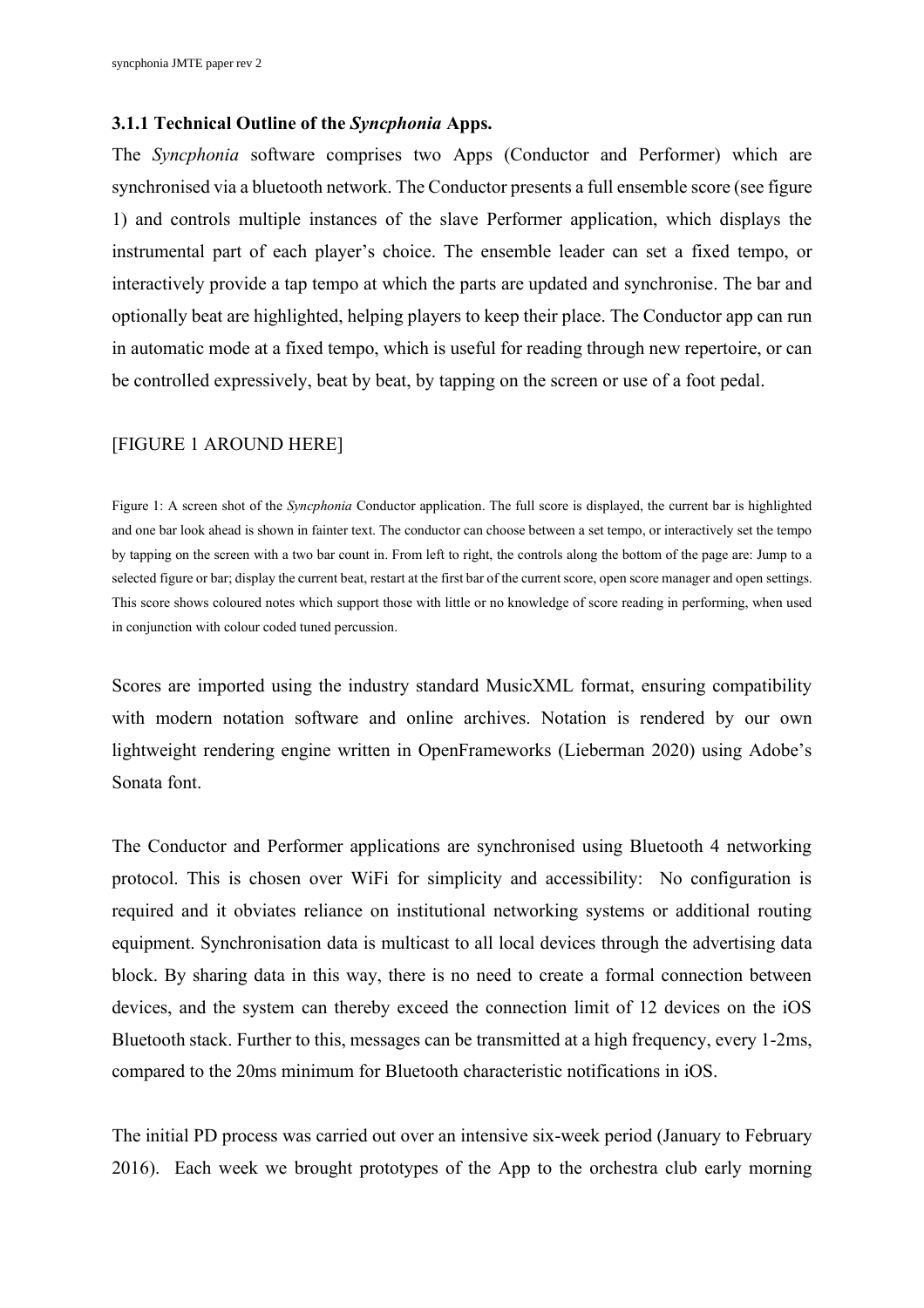rehearsal; we filmed the sessions, carried out formal and informal interviews. Immediately after each session we met as a team to reflect on the experience and decide the next round of modifications. In this way we ensured that incremental design decisions were based on userneeds rather than our preconceptions. As an example, in our notes following the first session on 14 Jan 2016 we documented a request for an audible pulse to assist synchronisation (which was added, and then abandoned because it proved to be too intrusive). Our notes show consideration of different possible approaches to the problem of page turning (looking ahead to the next bar beyond the current displayed view). Various approaches to counting in were also tried. We discussed level of detail in terms of visual display of position in the music - and in response to feedback offered the option of toggling between full bar and beat highlighting. Participants pointed out that being able to jump to and pick up (start) from rehearsal figures and/or bar numbers easily and quickly would help efficiency and reduce waiting times in rehearsals. A consistent and clear page view for the conductor was gradually developed (Figure 1).

A research fellow, focused on the psychological benefits to pupils of the technology, was embedded into the original six-week case study as a member of the team. Findings were that greatest benefit applied to those already enjoying playing orchestra, but with less perceived ability. By 'reducing barriers to engagement, including keeping time and synchrony' (Hanrahan et al 2018: 28) the technology helped to increase enjoyment and perceived ability in those pupils, leading to a higher likelihood sustained engagement and reduction of attrition rate.

Following the initial PD process we realised that researchers' and subjects' active participation in design and iterative feedback raised new questions, pointing to further developmental and experimental potential beyond the scope of the original users: *could a networked notation system engage and benefit non-classical users; could simplified or reduced scores promote creativity and structured improvisation while being supported by a networked notation system in mixed ensemble settings?; does a networked notation system promote a broader understanding of musical structure in ensemble music-making?; could colours and other affordances of tablets help non-readers take part and acquire a taste for musical notation?; could a networked notation system benefit adult choirs with mixed reading skills?; is there value for more experienced users playing longer and more complex scores?*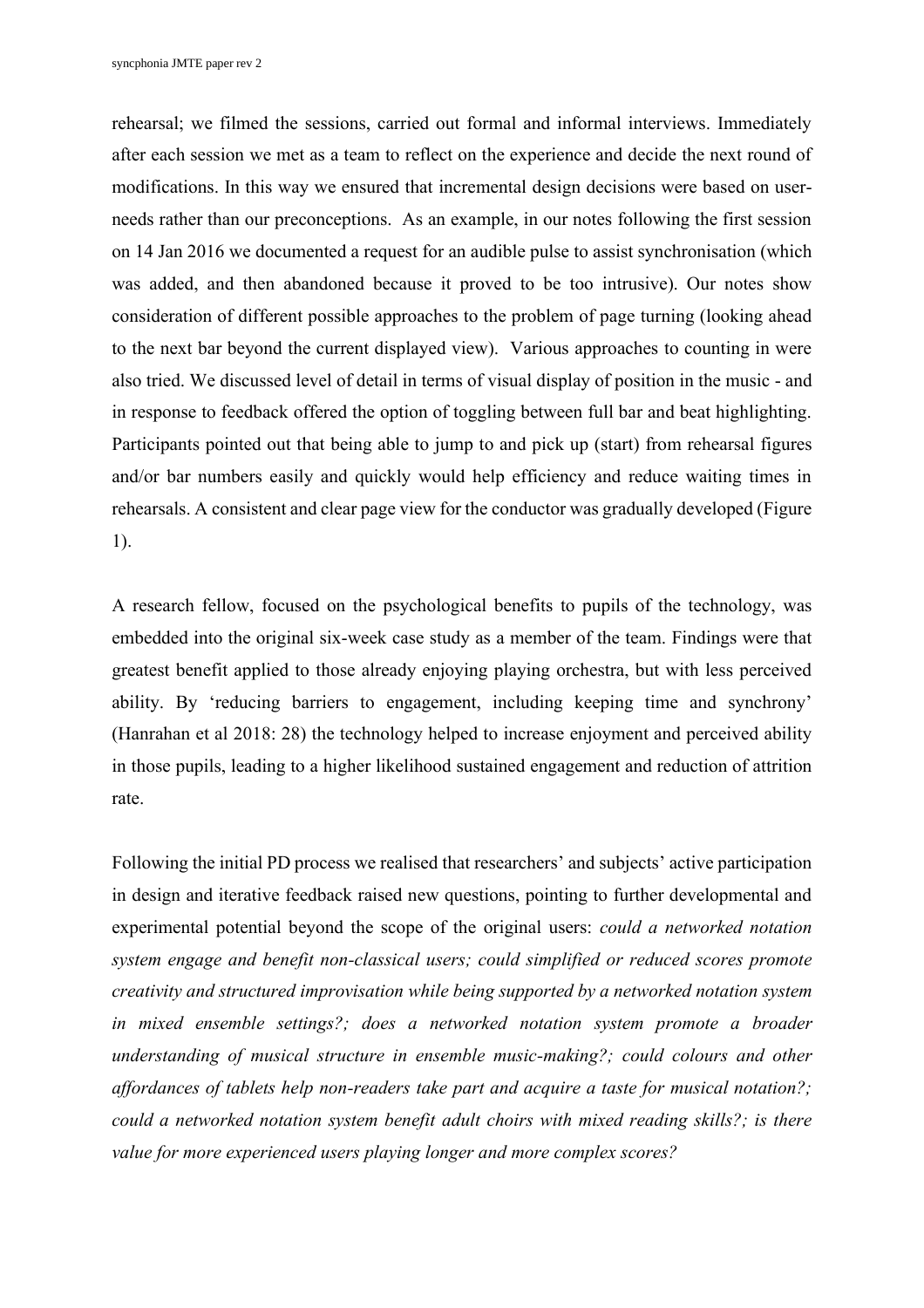#### **3.2 Rapid PD in mixed-experience ensembles**

We took these questions forward to workshop them in a number of diverse and informal contexts. In this section we describe the key musical features of these workshops, and report illustrative feedback. These musical ensembles were selected as illustrative but by no means exhaustive examples of contemporary music practice.

**Workshop 1.** BIMM (British and Irish Modern Music Institute, Brighton) - 22 January 2016 This event explored notations in a mixed session combining five classical players (flute, clarinet, violin, cello, piano) with four piece band (two guitars, bass and drums). In this specially convened workshop, the researchers worked with members of *Orchestra of Sound and Light* and a rock band at the BIMM Institute Brighton. Approaches to two pieces were explored. Both pieces featured adapted and/or reduced networked notations via *Syncphonia*. It was found that these invited exploration of the realm between composition and improvisation.

We worked on two pieces: (1) an adaptation of Holst's *Mars* from *The Planets* (1914-1916); and (2) a composition by Ed Hughes called *Alice in Wonderland* (2016). Special arrangements of both pieces featured parts with simplified or reduced lines. In addition to enabling improvisation and flexibility within a given long-form structured composition, participants reported that the system significantly reduced or removed their anxieties around notation, particularly in Hughes's composition:

*'I haven't done a reading gig in a really long time. I don't do much reading, especially sight reading. It was just happening'* (Guitarist 1)

# **Workshop 2.** Contemporary Music for All - 21 February 2016

In this Brighton Science Festival workshop, members of experimental classical ensemble *Contemporary Music for All* Brighton used the software to perform works by Grieg and Hughes. Members of the public also participated in the event, without requiring prior musical reading experience. Thus, experienced readers mixed with less experienced musicians and with non-readers.

The App's conceptual simplicity leads to open-ended application. Whereas in workshop 1 reduced notation enabled a cross-over band to perform together, in workshop 2 the ability of the iPad to display colour was used to enhance the supportive function of notation in a creative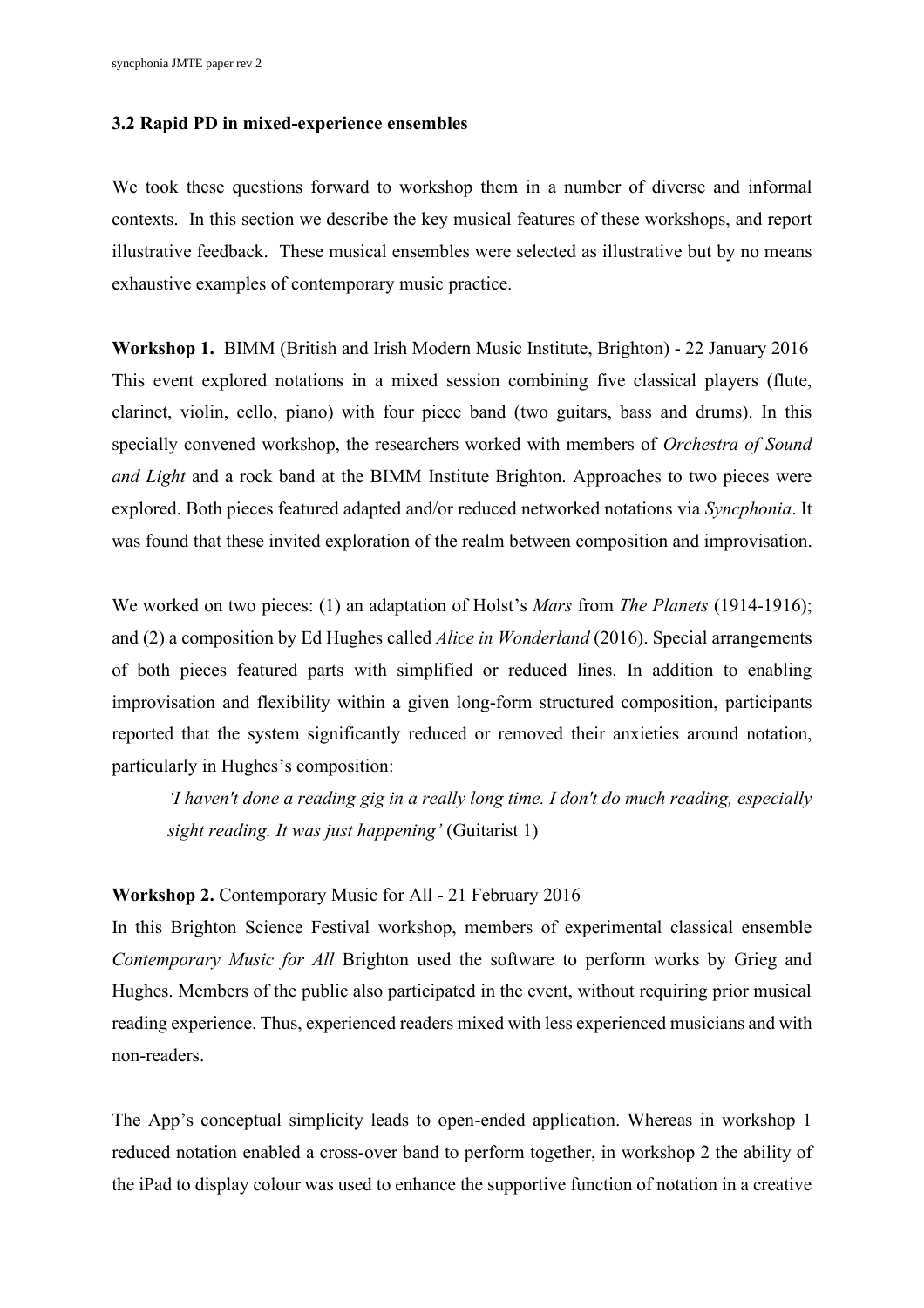performance setting. First, a very simple diatonic part was added to the existing score by Hughes and labelled 'colour notes'. Then the Boomwhacker® colour system was applied to the note heads in the colour notes part. Noteheads then appeared in colour when the Colour Notes part was selected on a performer's tablet.

Hand percussion in Boomwhacker® colours were provided to participants. Video documentation (Hughes 2016) shows that very young participants as well as adult participants were able to coordinate use of bells and chimes to the display and thus gain an experience of ensemble music-making which would not otherwise be possible. Workshop feedback (Hughes 2016) demonstrated the value of the App in supporting the socially cohesive aims of the performance culture espoused by CoMA, a value this group holds alongside the exploration of contemporary work. It brought together performers with a wide range of abilities involving everyone and moving the focus towards participation and away from the specialist performer/audience divide. It brought together performers with a wide range of abilities involving everyone and moving the focus towards participation and away from the specialist performer/audience divide.

#### **Workshop 3.** Brighton Early Music Festival - 18 February 2017

In this Brighton Science Festival workshop, members of the Brighton Early Music Festival Community Choir performed early music scores in part notation. For this, the software was extended to display lyrics. The music performed was all polyphonic, and was selected by the Brighton Early Music Festival's artistic director, Deborah Roberts:

Thomas Tallis: *If Ye Love Me*

Giovanni Pierluigi da Palestrina: *Sicut servis desiderat*

Orlando di Lasso: *Super flumina Babylonis*

Once again, this was a mixed ensemble with a range of singing experiences and skills. Several singers were accomplished sight readers. Alongside these were community singers with very restricted musical literacy skills. The community singers tended to rate the intervention more highly than the experienced singers. However, participants from both groups pointed towards the value in terms of heightening the perception of rhythm within the overall structure of the work, commenting that the app '*Helped with rhythm, length of long notes, and rests'.* Another singer pointed out the value of the App in particular for navigating renaissance polyphonic music: *'The particular benefit is music which is polyphonic and not block harmony'.*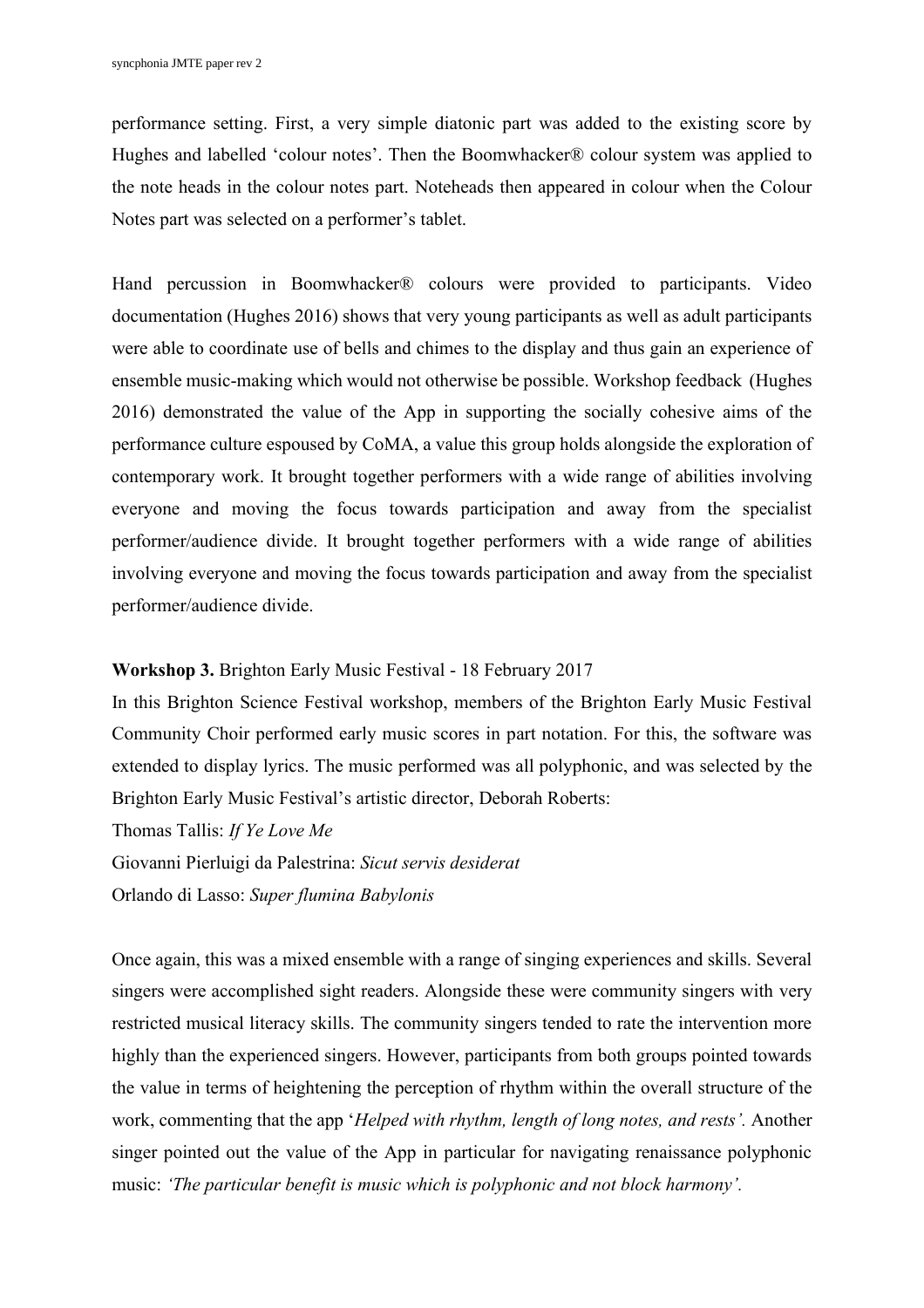The software then showed parts only on the Performer App, synchronised to the score view which appears only on the (single) Conductor App. As a result, singers could only see their own part, whereas normal practice for singers is to be able to see the whole score. This caused some discussion, and issues such as cueing and listening were felt to be particularly acute for singers in ensembles; this discussion was a factor in the software being later extended to include a score view also in the Performer. However, at the workshop, some participants pointed out a connection to the much earlier practice of singing from part books. It was further observed that (shared bodily) tapping to keep pulse within a vocal ensemble is a feature documented in paintings from the period in which madrigals were written, a practice now forgotten but recorded in visual art <sup>i</sup>. Again, the emerging technology, through the process of PD, and in its very design, gently interrogates customary musical performance practices and shifts the focus of discourse towards consideration of the social and the participatory.

#### **Workshop 4.** Brighton and Hove Youth Philharmonia - 5 June 2017

We were invited to workshop the App in a rehearsal of the Brighton and Hove Youth Philharmonia, conducted by musician and film composer Peter Davison. In one sense this was a return to a conventional musical ensemble format. On the other hand, it was the most ambitious trial of the App to date in two ways: because we successfully expanded the number of synchronised tablets sharing the Bluetooth network to 25; and because we undertook to implement the entire score of the overture to *Così fan tutte* (1790) by Mozart into *Syncphonia*.

For this occasion, the team adapted the *Conductor* App to respond to signals from a MIDI floor pedal. This enabled the conductor to set and to some extent to adjust, tempo while keeping hands free for expressive direction. Video documentation (Hughes 2017) shows the conductor able to work the App successfully while retaining the ability to make gestures with hands and arms to signal expression to the orchestra, such as *crescendo,* emphasis, accent, articulation and phrasing.

Feedback was divided. Some members of the orchestra commented positively on the support that the App offered. Interestingly, many added that the novelty of the technology was a positive factor in increasing interest and engagement.

*'Didn't have to turn pages...Helps you to keep the beat...The kids are absorbed to tech...it was great to do something different'*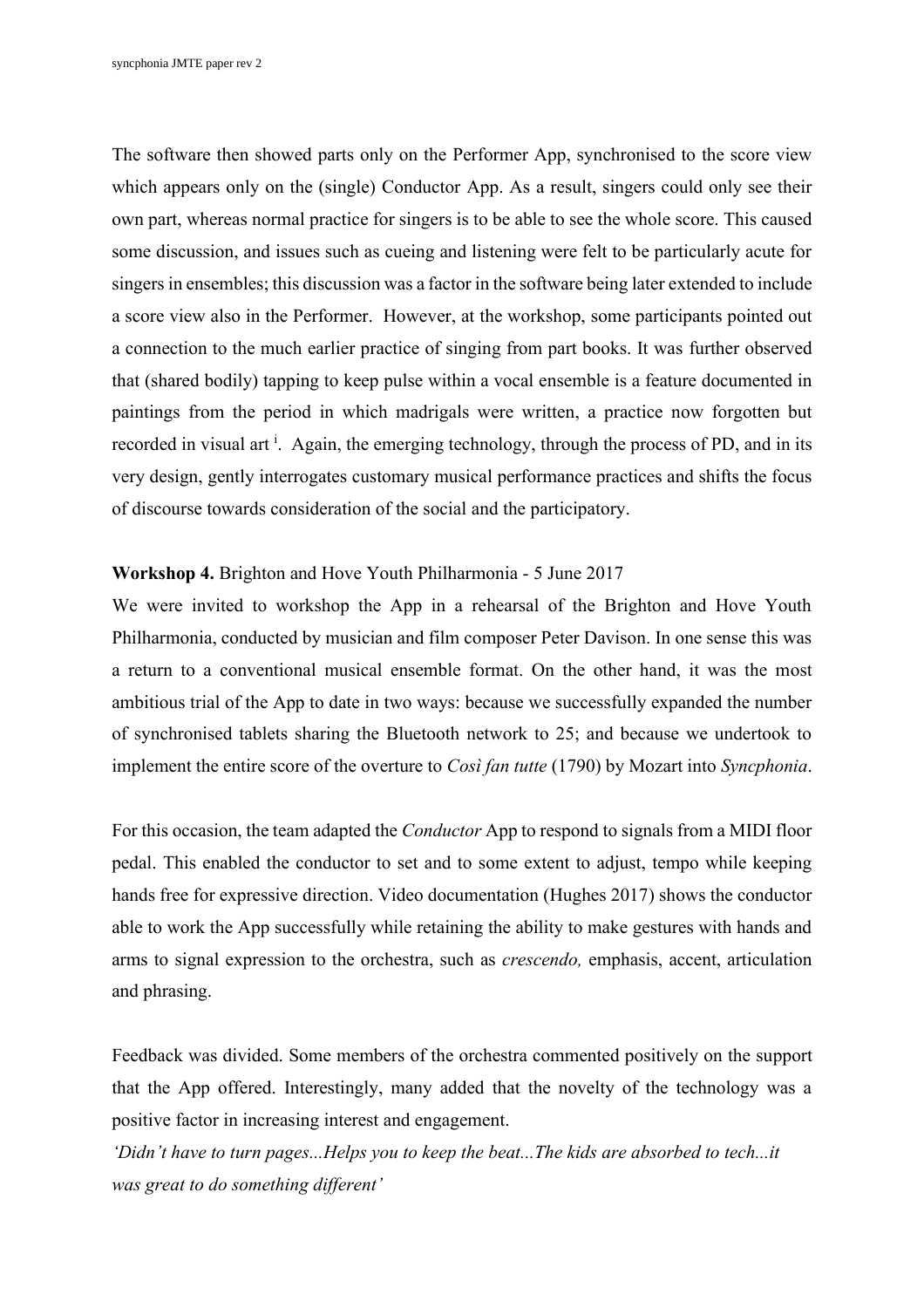*'[Benefits included] having a clear sense of time and 'togetherness'; music easier to play together; much more involving'*

Some users were more sceptical of the technology. *'It's easier to follow the music...it is harder to follow the conductor on the iPads' 'Who do you follow the conductor or the iPad?'*

Conductor Peter Davison added that the technology helped to focus and motivate the musicians in rehearsal, and that it would benefit sight reading and therefore help young people assimilate the bigger picture of the music's style, form and structure more quickly: '*They were very responsive...they were quiet, they were engaged...it's really good especially when you are sight reading...you don't need the teachers to go round pointing stuff out'.*

# **4. Analysis: Reflections on the design process through four lenses.**

The four lenses proposed by Frauenberger et. al. (2015) are suggested as a 'tool-to-think' with; they offer the framework as a tool for post hoc analysis, to investigate trustworthiness and facilitate transfer of knowledge. *Trustworthiness* is presented as a measure of quality and rigour, as an alternative to positivistic validity and generalisability. It is seen to stem from four distinct properties: credibility, transferability, dependability and confirmability (Guba 1981).

The first lens is *epistemology*. All of the research team are musicians with plenty of experience of ensemble music. However, our PD process gave us new understandings of *social* aspects, customs and practices of orchestras and ensembles beyond our own experiences. In some cases it highlighted the role of the musical director as the key gatekeeper, and revealed anxieties amongst the other ensemble members: about losing their place in the notation, about their value as part of the ensemble, and about how well the ensemble as a whole was playing together, the latter becoming apparent towards the end of the process when the musicians commented on how the orchestra was sounding much better with the App in use.

In terms of *design knowledge*, we gained a better understanding of individual preferences in key features in the system, for example methods for page turning and score viewing. Due to the very tight constraints of our PD process we rapidly came to appreciate the importance of simplicity and reliability in design when working with orchestras and ensembles, which was echoed in the new understandings we gained in methodology. We worked with the case studies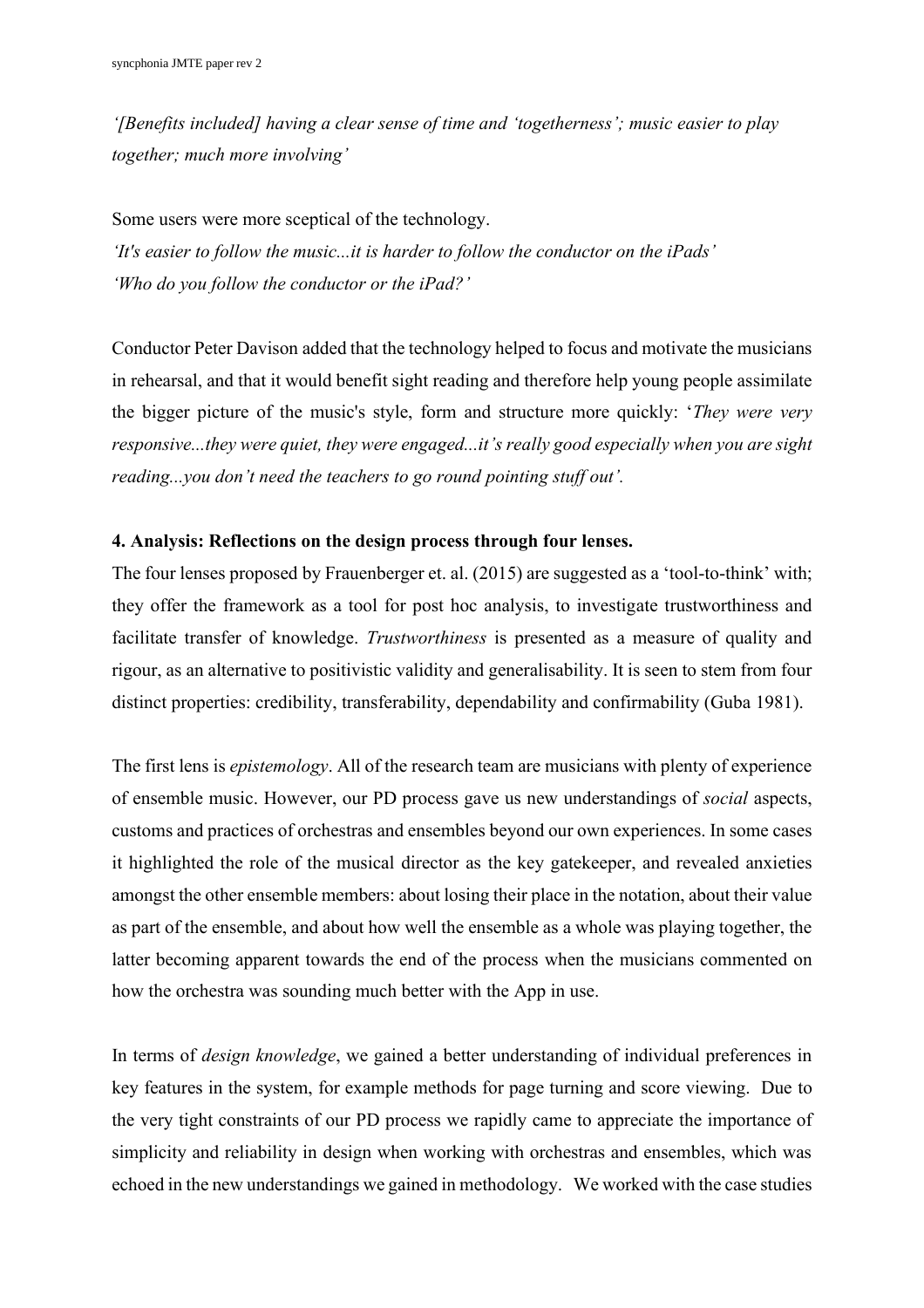during their live rehearsals and workshops. We needed to fit our PD process into the flow of their rehearsals, with minimum risk of disruption. In retrospect we felt that these constraints led to a better-quality design, although we also realise that these constraints may have limited generalisability to wider use as they limited our ability to explore some more complex features such as score annotation.

The constraints meant that we could only add features that would be quickly and intuitively understandable for the conductor and orchestra, and forced us to carry out 'extreme testing' before each PD session. This was entangled with maintenance of trust between the research team and orchestra; to reach a good design and obtain quality feedback, we needed them to trust the technology, and trust us as new participants in their rehearsals. We evolved various methods for eliciting feedback from the orchestra with minimum disruptions to their process, including quick interviews following rehearsals and workshops, conversations with the conductor after the rehearsal, brief conversations with participants while we helped them during the rehearsal, conversations with parent helpers, extensive note taking during the PD session and group analysis of these notes directly following each session. We learned to look for very clear markers of the effect of the system, for example the first time the orchestra or ensemble played through a new piece with the support of the software, or the first time that the conductor was able to leave the conductor's stand and help the children while the software guided them through the notation.

Another form of knowledge relates to the *theories* constructed through PD. Our research was guided by the hypotheses that showing musicians their place in musical notation would (a) reduce stress and enhance the experience of playing in a musical ensemble and (b) lower the barriers for entry into notated ensemble music. From these hypotheses, several sub-questions arose: *can an orchestra play to a click track or to graphical time cues? How should automatic page-turning work on a digital system? Can a conductor attend to software while conducting? Can networked software act as a mediator for entrainment between musicians and conductor and score?* These questions were translated into design features, and tested and explored through their use in the orchestra; thus, the knowledge generated through the testing of these theories is tightly entangled in the design artefact resulting from the PD process. We feel that the PD process assured credibility of this knowledge in a self-generating manner; without credible answers to these questions embodied in the system, we would not have seen clear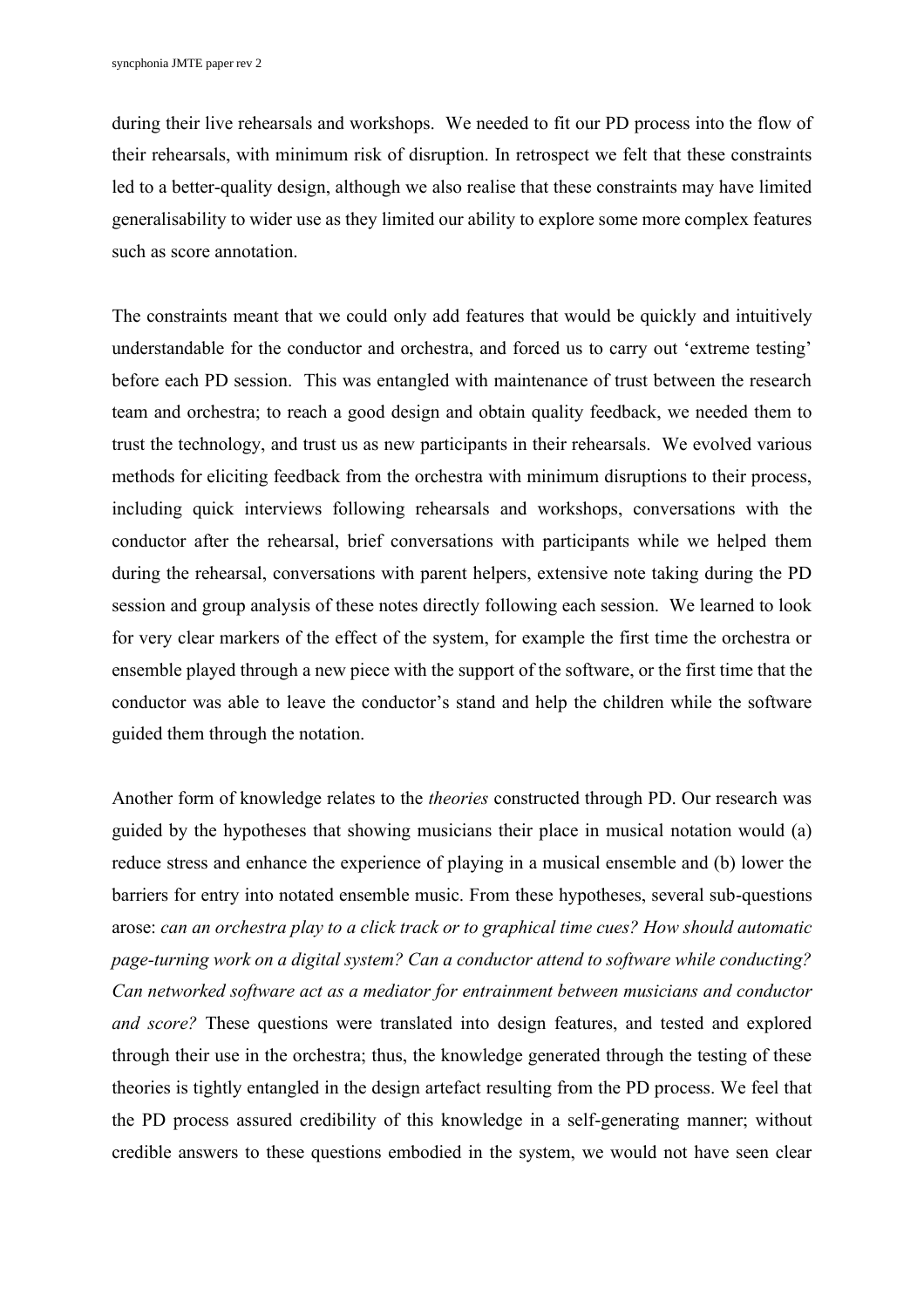success markers from the school orchestra, and from the ensembles who have used the system following this initial process.

Participants in the BIMM workshop, which brought together a rock band with a classical ensemble, reported that the networked notation experience could reduce stress, relax the player in the group setting to give confidence to produce a higher level of musical expression and lead to more complex improvisation in a long form compositional setting. Thus, reduced notation can be an asset in a group setting, especially one in which pulse is unifying across genres. This is affirmative of the value of a versatile notation made newly dynamic through digital and networked means, and the affordances of technology in today's evolving and blended musical contexts.

The Brighton and Hove Youth Philharmonia (youth orchestra) session showed us that metronomic pulse and beat coordination are complex and subtle matters especially in an orchestra where the 'rules' of performance and interaction are learnt through practice over weeks and months, and not explicitly stated or written down. The technology prompted participants to articulate this knowledge, that musicians' musicality, at least in certain contexts, depends on not being tied to a metronomic beat: "*You can't do tempo rubato, it's really hard to do ralls*." (secondary school participant). This led to a decision to offer entirely manual (touch) led beat-following - the main score would be moved along by the human musician not the machine.

The second lens is *values*. In the Frauenberger framework this refers to ideas or qualities that are considered by the group as important and worthwhile; shared beliefs and concerns that inform the interests and desires of human beings in a cultural setting. As such all our stakeholders engaged in leading and following, and assigning of roles, and we considered this to demonstrate implicit subscription to the idea of an individual performing in a collective giving up to some degree personal identity in service to a larger common ideal which brings rewards of well-being through shared musical expression.

Our stakeholders implicitly subscribed to the principle that it is socially useful to extend the benefits of ensemble music-making with notation to a wider range of people. This is likely to be because the research team's own values reflect belief in the importance of ensemble music making for the many, and so our software inscribes values around accessibility into its design,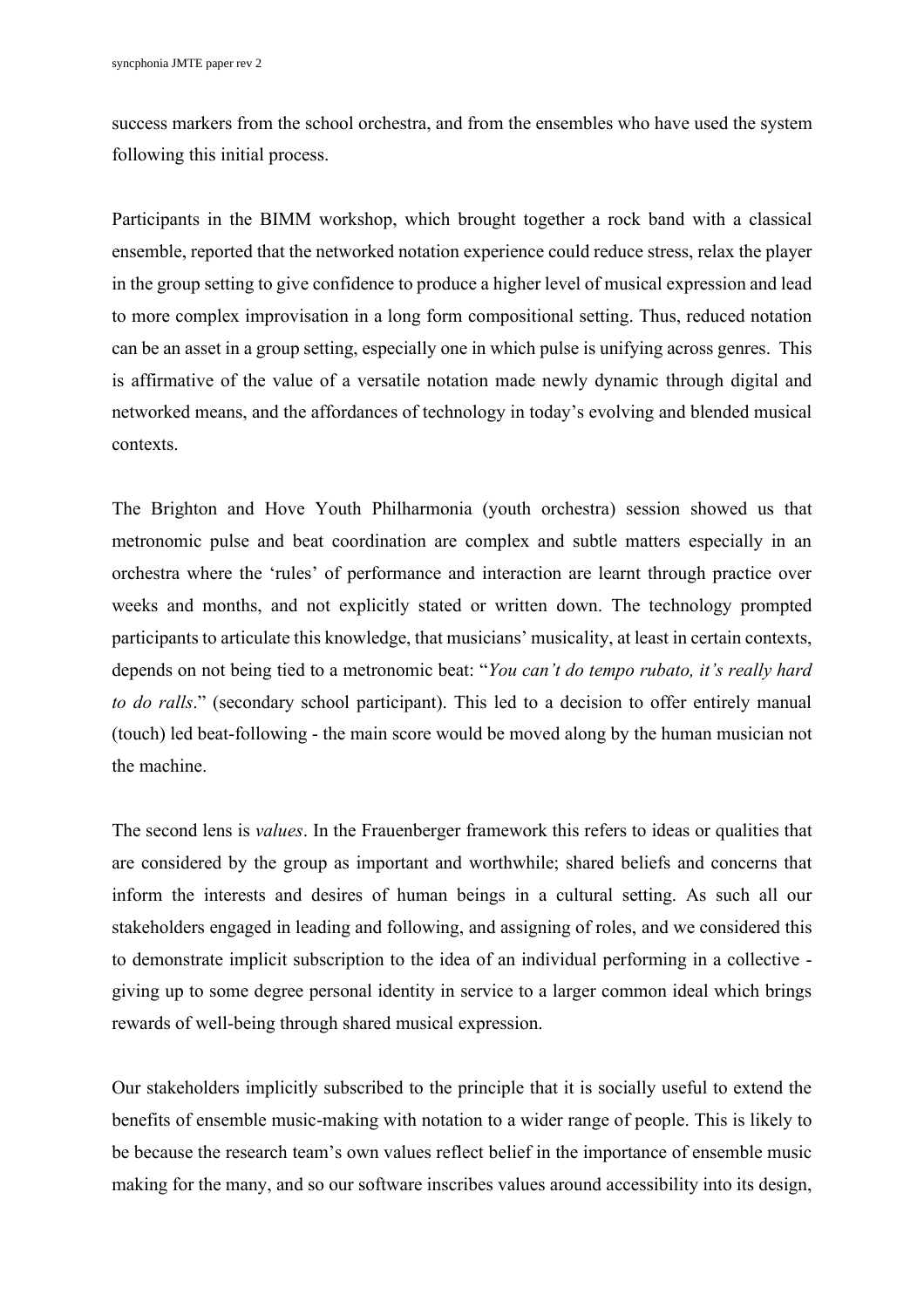and therefore fits best in such contexts. Although performing music with notation can be excluding to those without music literacy, their lives amongst all these projects a counterveiling desire to make access to music literacy seem easier to attain with rather than without technology, and indeed to make such experiences productive and empowering.

In the case of the primary school orchestra, paper music parts being used already provided options in terms of levels of difficulty which were distributed by the orchestra's adult teacher based on her knowledge of individual abilities and empirical understanding that frustration in ensemble music making leads to higher attrition rates. As has been noted, the project sought to extend the concept of accessibility by using some additional affordances of technology, including colour. The orchestra could use the digital parts like paper - because they mapped to paper as closely as possible; and yet individuals could choose their preferred part according to both self-perceived ability and progress - toggling via the menu between, say, the more challenging melodic 'violin 1', and the more accompanimental 'easy violin'.

In the case of the choir workshop, we found that although our participant singers liked to be in service to the larger experience of the music (polyphonic choral music), they also liked to perceive the ensemble visually - in score form. This is partly for practical reasons such as cueing from other parts. However, some singers reported a desire to be able to view the whole piece. The balance between the individual and the collective that is so characteristic of ensemble music is thus inscribed as a value into the very practices of choral singing with notation and the structures of layout, typesetting and formatting of the notation that mediates musical performance. This workshop's critical engagement with the technology also led to reflections on the tension between the need for coordination and synchrony in the form of regular pulse, and the way in which phrasing and expression cause drifts away and returns to that governing beat. Music may be governed by pulse, but it should not be 'mechanical' or, at least, it should encompass the possibility of resisting perceptions of the mechanical in favour of perceptions of human expressivity.

In a similar way, in the case of the youth orchestra workshop, several participants expressed the feeling that the human experience of musicmaking should not be displaced by a machine. On the one hand participants perceived value in the App to scaffold and enable more rapid and synoptic appreciation of longer works, leading to more successful 'run throughs' more quickly. They commented positively on this. Bu they were also concerned about a potential depletion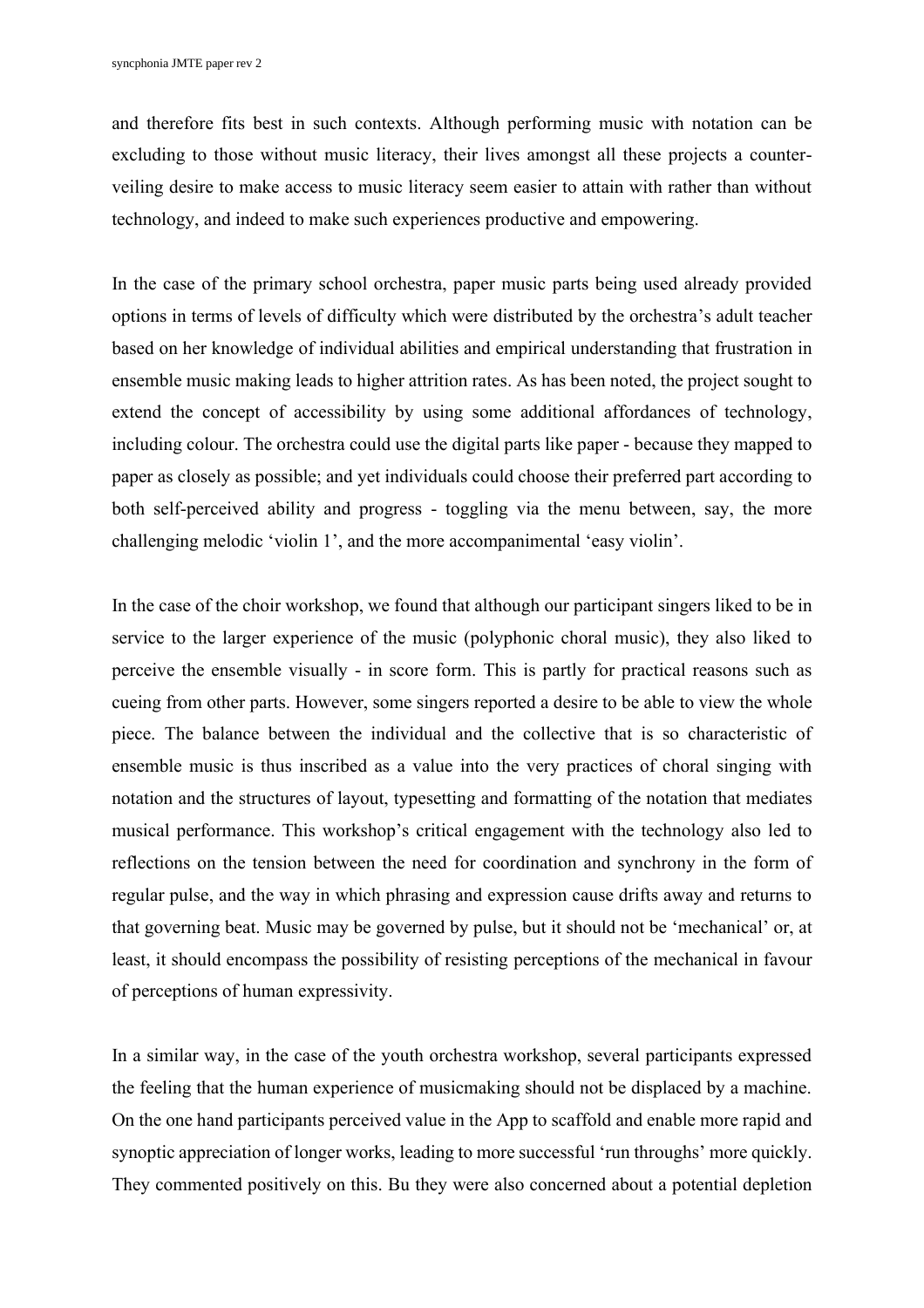of human musicality. Interestingly, one participant perceived it as a threat to traditional practice. *"It takes away the conductor's purpose and you need to have the conductor's purpose*".

However, in the case of the BIMM workshop, which brought together a five-piece classical ensemble and a rock band of three guitars and drums, we discovered unexpected connections being mediated by the software in ways that seemed fruitful and transformative. The underpinning pulse/tap approach to the design of the software mapped on to the shared language of the two very different ensembles. Both groups enjoyed exploring music (Hughes and Holst, the latter in fact having some track-record as a subject for experimental progressive rock tracks in 5/4) in which driving rhythms and ostinatos were modulated by gradually changing harmonies and often delicate approaches to timbre and instrumentation. So, although superficially the two bands were worlds apart, the sensitivities of all nine musicians yielded a remarkable blend, and shared understanding of musical intensity in timbre, harmony and dramatic contrast. Through the workshop, benefits were acknowledged in two directions. For the classical musicians, the reduced notation and visual synchrony created more space for improvisation than they normally experienced. For the rock musicians, the reduced notation and visual synchrony reduced the worry of getting lost. Both bands found the software transformative but also speculated that the software could be good as a scaffold but could risk becoming dependent. The role of the software might be to scaffold new skills acquisition, question existing models/practices by modelling/mediating them through tech and reflecting back and to gradually efface itself again.

The third lens is *stakeholders.* PD grew from labour contexts where workers and management and employees and employers are the primary stakeholders in any PD project. In our cases, these are the ensemble leaders, and the players. Together with the research team in their mediating and facilitating roles these account for the three principle camps. Our team comprised the researchers, two other programmers, and a partnerships manager. The mediating role is not purely altruistic. We recognise the impact of successful research on grant income and academic status. As with many PD design projects, beyond the immediate team interest groups may include wider educational and cultural communities and government policy makers (Gilund 2012). With respect to our project we might consider all members of musical communities as potential stakeholders. These considerations were folded in via a carefully selected steering group with whom we openly shared reflection and developments throughout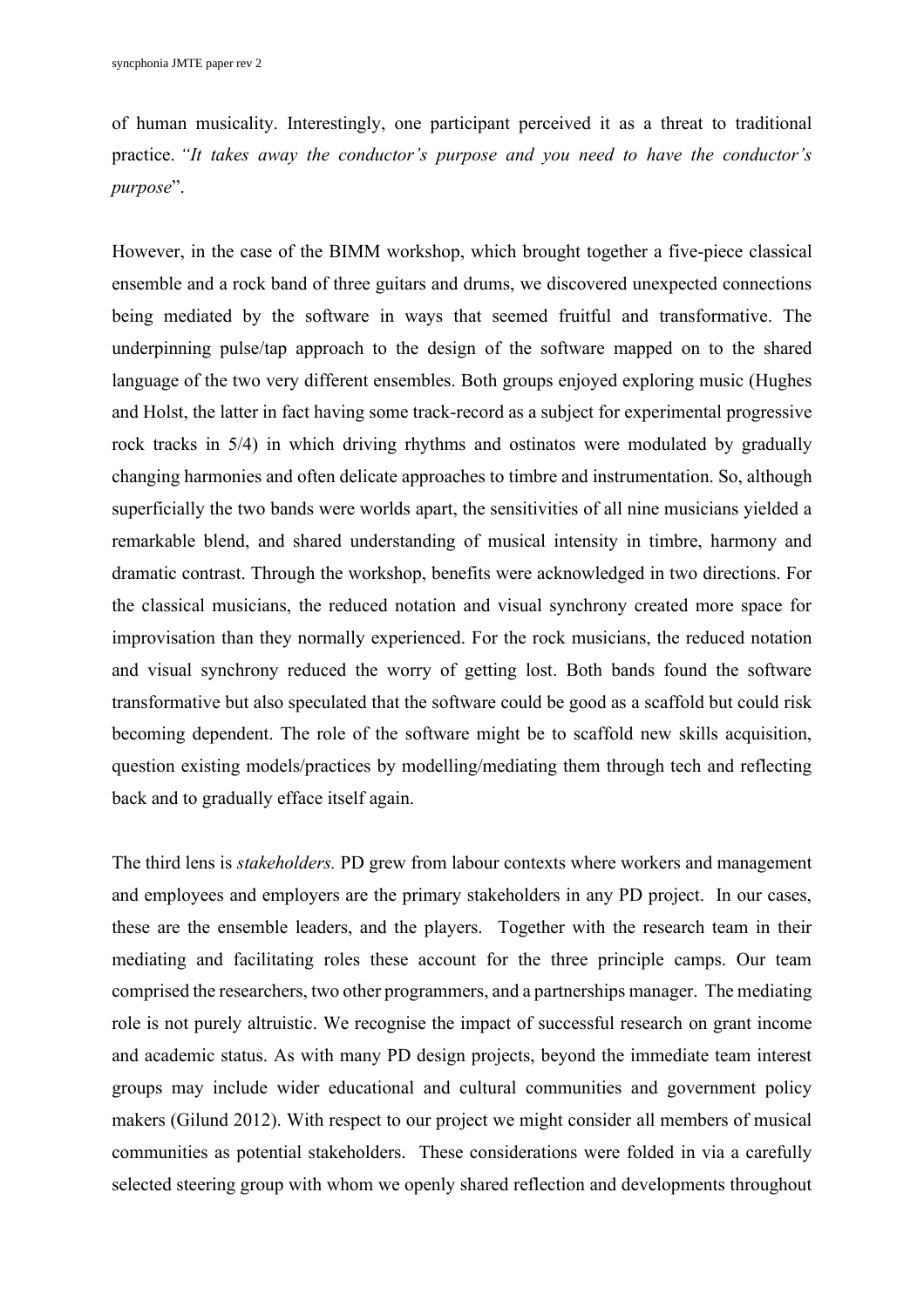the project. Gärtner and Wagner (1996) have proposed actor network theory (e.g. Latour 2013) as a useful tool for analysing the structural relationships in PD projects. Musical ensembles in general and music ensembles in PD in particular can be usefully conceived of as a network of actors, enabling reflection of not only the power relationships between players and conductors, but the active roles musical notation plays in mediating these relationships. How does *active* and dynamic notation mediate differently? And how does this affect players' experiences?

In the BIMM workshop, participants expressed pleasure at the higher level of creative improvisation that the system afforded – the system facilitated complex communication and expression. 'My biggest fear was I was going to lose my place... but in the improv parts I was able to focus on how I phrased, and dynamics'. There was a consensus amongst the classical and the rock musicians that the technology enabled a rapid overview of the structure of the piece and by implication the rapid development of a shared language across styles, and yet that it would usefully efface itself once it had fulfilled its purpose and function. 'Getting through the whole tune is paramount'.

At base our project was a design problem. Design decision making is the exercising of power. This is a central insight of PD (Bratteig and Wagner 2012). We were cognisant of the need to set aside our assumptions over how best to make design decision – from the ways in which notation was rendered to interface design for performers and conductors, sonification and visualisation of tempo. In all cases the gatekeeper's trust was crucial, not only in initial introductions, but also in being literally in charge of rehearsals. Where an individual conductor or director led the session, their influence is felt not only rhythmically, but in their mood, emotion and attitude which set the tone of every rehearsal. At the same time, our primary concern was the players' *experience*. We needed therefore to both negotiate this power relationship sensitively, and to make our values, assumptions and preconceptions as transparent as possible. On reflection our emergent methodology was successful in this regard. Following in session note-taking and discussion (see above), we logged requests as issues in our private Git repository. It provides functionality to flag errors or make requests, as well as messages associated with each new code update (issued as an argument to the command *commit*). We repurposed this system as a form of session feedback to the programmers, who often worked remotely in time and space. They worked to resolve issues, and flagged the solutions in Git commit messages. This simple method assisted the development pathway, and allowed us to trace the origins of software features to particular players in particular ensembles but matching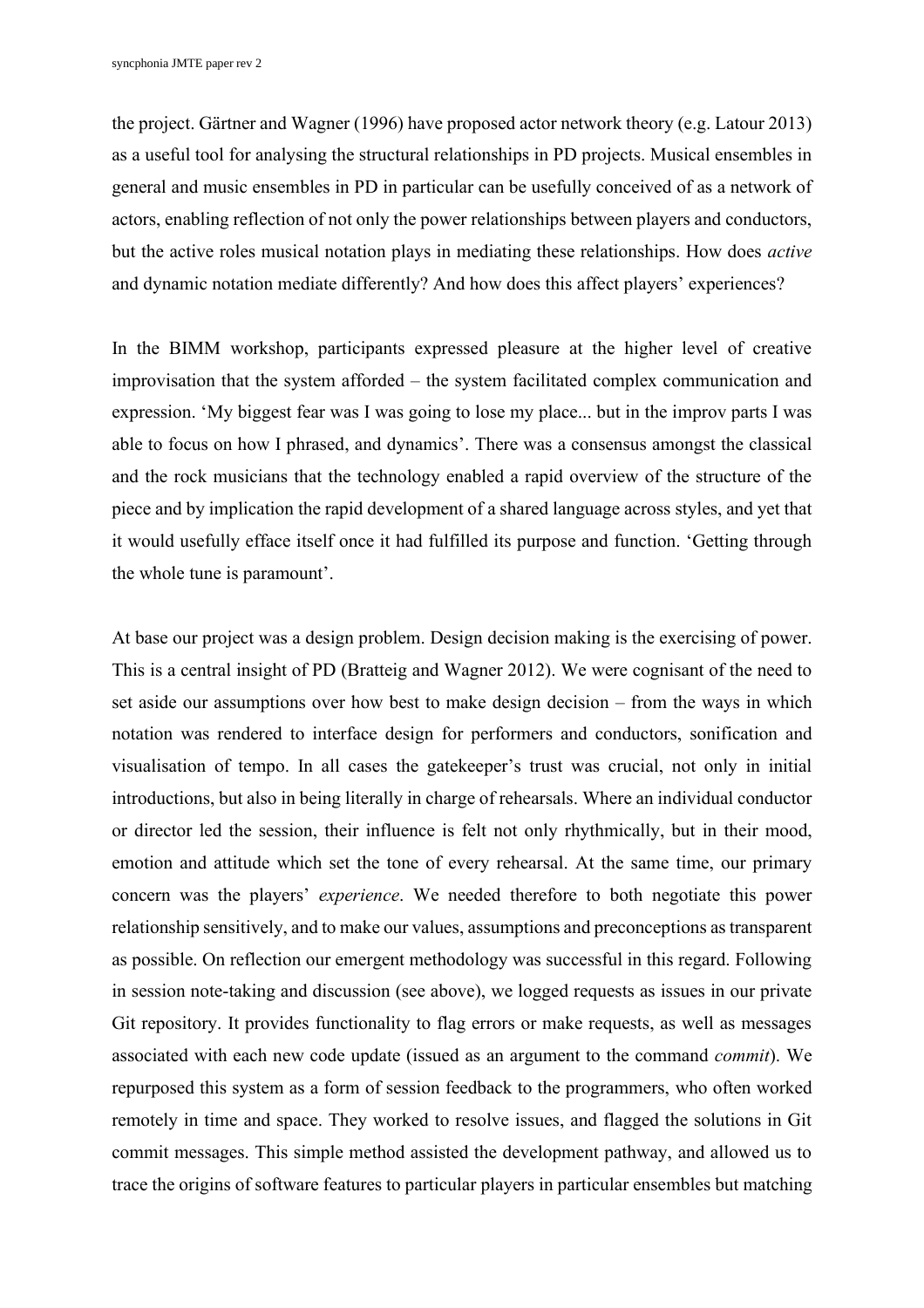in session notes, to Git issues and commit messages. The software development methodology reified an emergent principle or maxim: "*every voice is heard*".

The fourth and final lens is *outcomes.* Assessing the outcomes with respect to the impact participation has made is the most important way to justify participatory approaches (Frauenberger et al 2015: 102). As above, our principle concern was the *experience* of our primary stakeholders, the ensemble musicians themselves. As enhancement of our primary stakeholders' musical experience was the key desired *outcome,* we necessarily reflect on the two together.

Our primary concrete output was of course *Syncphonia*, the software App suite and its portfolio of specially prepared compositions, which is now publicly shared with communities worldwide. Whilst we might assume our primary stakeholders have a vested interest in musical experience of widest communities, we were specifically concerned with the impact of *removing* the technology from the school sessions at the end of the trial (phase 2 sessions were typically one-off, so there was a clearer understanding of commitment and benefit from participants).

In the school group, because what we came to dub the 'iPad effect' (an enhanced attention, interest and obedience) was strong, there was a social concern that returning to paper scores might create a sense of loss. However, the responses of the stakeholders when they returned back to paper scores after the initial trial answered some *theoretical* questions we had. In the trial design phase we discussed the possibility that the bar highlighting might act (mediate) either as a crutch or scaffold to musical literacy. A crutch means supporting the children who struggled with reading, but making them reliant on it such that when it was taken away their ability (and experience) was diminished. In contrast, a scaffold would be expected to ameliorate stress, freeing up cognitive resources to allow better concentration, comprehension and development of skills upon which ensemble performance depends: learning of notation to fingering, to pitch associations at the core of musical literacy, listening to others etc. Much like a scaffold protects a young plant to high winds, enabling it to grow the structure necessary to support itself, the scaffold hypothesis predicts a *better* ability to read notation on paper scores. To our surprise and delight this second hypothesis seemed to most accurately reflect the experiences of the school orchestra. An unexpected outcome, that empowered stakeholders in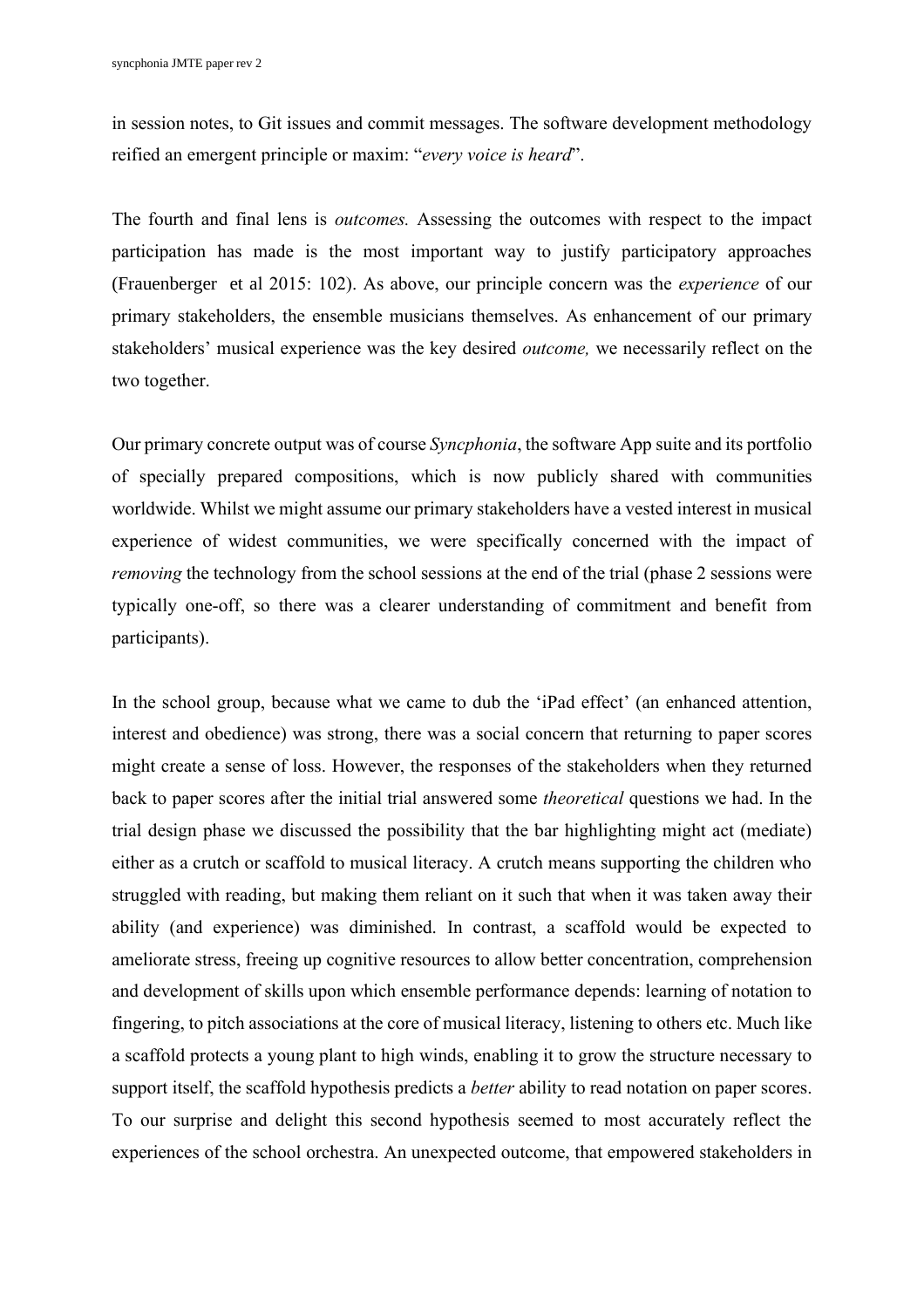unanticipated ways, was that some children even commented that they felt that they would be better able to read the paper scores after the experience.

The software acted positively in other unexpected ways. In the BIMM rock-classical group we realised that reduced notation could be valuable not only for those new to music making, but also for expert performers where the reduced notation supported confidence in improvising in classical musicians by keying in score position and overall sense of structure while opening up new windows in time for flexible improvisation. This showed that dynamically synchronised, reduced notation could be an *asset* in more fluid (improvisatory/mixed) performance practices. For the singers in the Brighton Early Music Festival Community Choir, the users reported being able to learn faster, again because of the quality of being able to sing through a whole piece – to arrive at a synoptic understanding of the whole, more quickly – thus mitigating the off-putting frustration of not seeing that big picture soon enough. For the musicians of the youth orchestra (Brighton and Hove Youth Philharmonia) this was an experience that was engaging and fun, because of the sense of contributing to the development of a tool with educational as well as musical value, and one which also prompts and surfaces questions about the nature of musicianship in ensembles itself, unusual in a tradition in which the 'rules' and practices are rarely written down.

In our original case study primary school ensemble, students also commented that the orchestra *sounded* better (Hannrahan 2018); again, it was never our aim to improve the 'quality' of performance, just the experience. This outcome lent credence to the theory that stress reduces capacity for other core musical acts such as listening to others, intonation and tone. In public sessions, the 'colour notes' even enabled those with no musical experience to play along.

# **5. Discussion**

We have reflected on the experience of our PD process through Frauenburger et. al's four lenses. They specify that the concluding reflective step is to consider *coherence*, as the prime indicator of internal rigour. Coherence considers the relationship between the four lenses following guided reflection; the overlap between them and the directions they pull towards. During our reflection process, we often struggled to fit observations into a single one of the four lenses. For example, our focus on design features as testable hypotheses falls into the *epistemology* lens, but is also challenging to separate from *values* of our testing approach, and our relationship with *stakeholders*. Many examples like this reveal leakage and overlap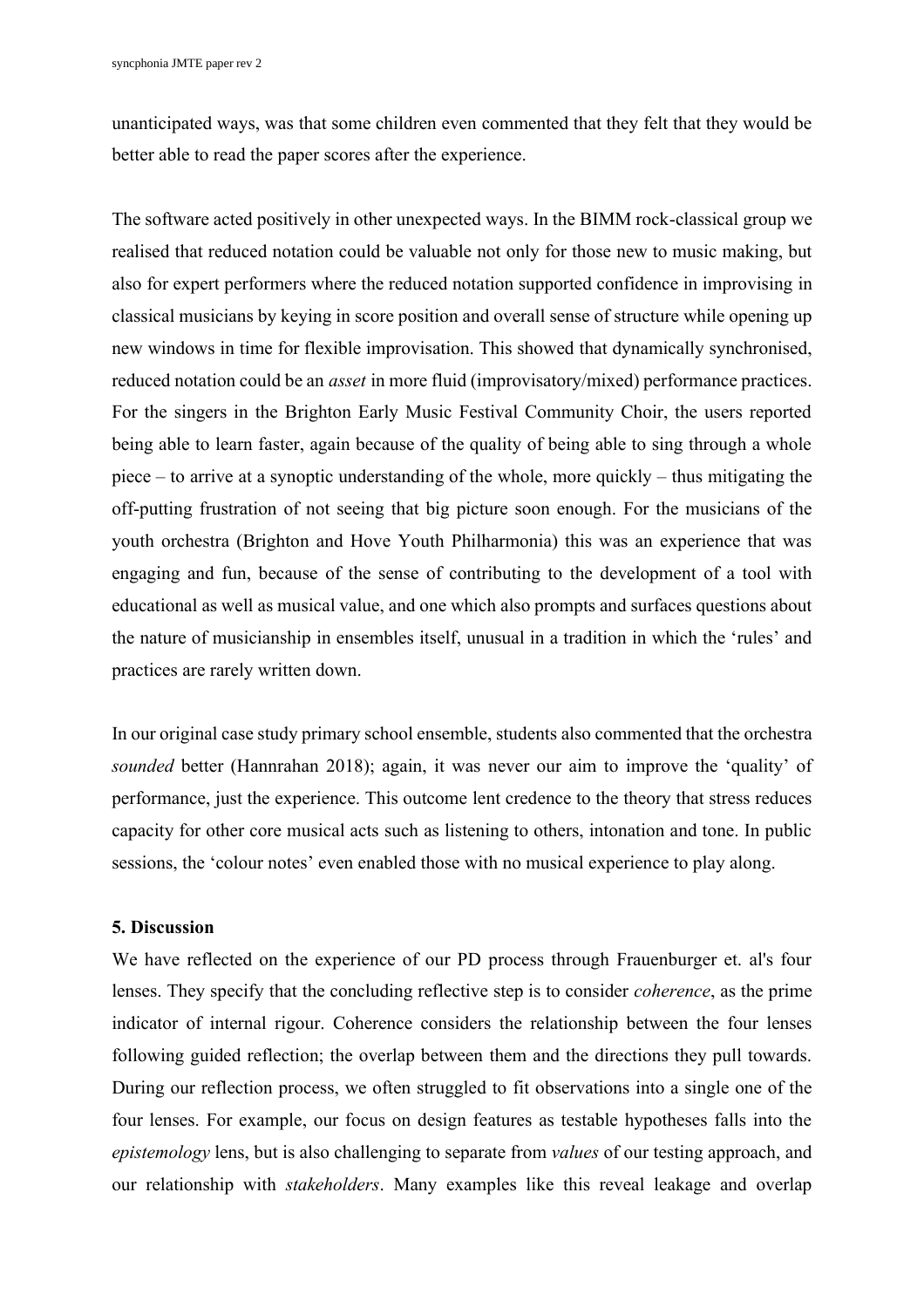between the lenses, which we interpret as evidence of balance and coherence across the PD process. A possible source of *incoherence* is the durational aspect of this project, which has compressed and stretched across several years and with many groups of musicians. This created some challenges in our reflective process in summarising factors which have been broadly consistent across the entire period.

Reflecting on the rich PD process through these four lenses reveals insights both inward, on the nature and role of *networked notation* and outward, on understanding the features of our research that might be valuable to future design of technology for ensemble music making and pedagogy.

#### *The value of networked notation*

We first focus on the role of networked notation, looking inward to the lessons learned during the PD research process. In the context of our experience, we learned that: *Network notation has the potential to bridge diverse musical praxes.* Dynamic musical notation can mediate relationships between players to make it flatter, less hierarchical and more improvisatory or playful. Dynamic notation provides synchrony, which is both a practical bond and a shared value, and an experience which can connect different genres. *Networked notation can lower the bar of entry to ensemble music*, by reducing stress of losing place in the notation, and by freeing up cognitive capacity. We have observed, with multiple groups, that ensembles can play to an automated timing cue, either an audible click or the visible animation of a moving timestep. This opens up new practical and creative possibilities for machine-led ensemble music. We have seen that *networked notation is potentially valuable at all levels of musical experience*, from primary school novice musicians through to professionals.

# *PD for ensembles*

We also look outward, on the value of participatory design process and the potential uses of this method for other researchers who wish to engage with the uniquely challenging circumstances of participatory design with musical ensembles. Our reflective process highlighted five valuable insights from our approach. (1) *Simplicity, reliability, relevance & trust were key to our design process.* These factors are closely-interlinked in the context of designing with musical ensembles. Simplicity and reliability are conditions for being able to work with musicians at all experience levels within the constraints of a rehearsal. The PD team must gain the trust of the ensemble by listening and responding to fundamental needs and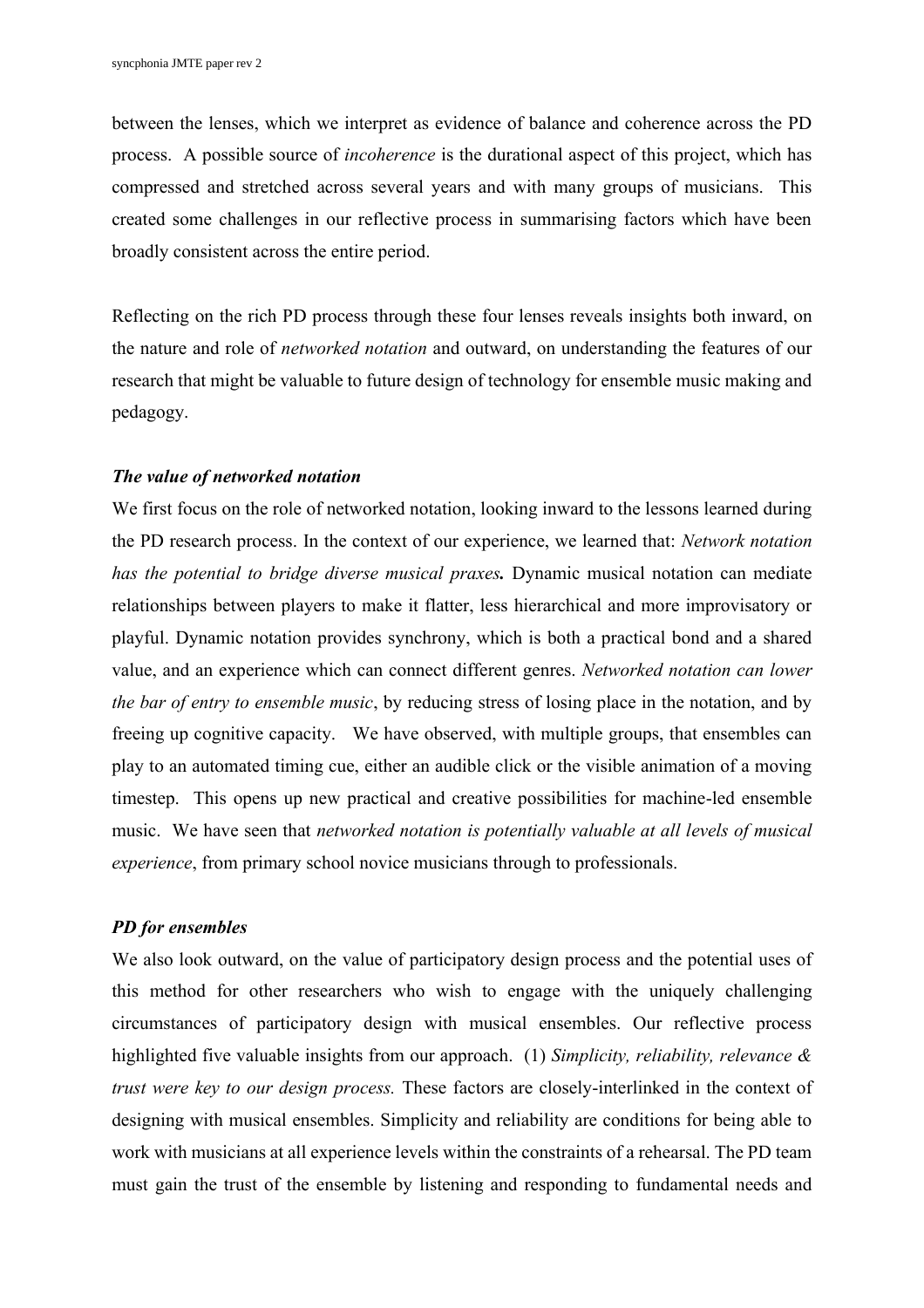concerns or all stakeholders, and by establishing working practices that complement those of the ensemble. Following from this, new hypotheses, which are explored in the form of new design features, should maintain relevance to the ensemble's musical practice. Our processes have benefitted from (2) *a rapid, situated design cycle,* characterised by fast feedback, continuous deep reflection, and awareness of clear milestones. This process involves continuous behavioural evaluation, to assess whether design decisions are supporting primary stakeholder needs, evidence for which might be triangulated from various sources, e.g. visual evidence, discussion with stakeholders. During our PD process, we came to be guided by the principle that (3) *every voice should be heard,* although it should also be acknowledged that the voice of gatekeepers may carry more weight, for example in a musical ensemble, the voice of the conductor carries special importance. Our experiences have shown that (4) *new technologies can help to surface values and practices that would otherwise go unspoken. This* may in turn help to demystify ensemble music practice and make it more quickly accessible. Problematic practices and experiences identify with attrition rates and are associated with exclusivity and elitism. Nevertheless, respecting values and traditions is essential to the cultural value and meaning of ensemble music practices. Finally, (5) *new technology can act as a scaffold rather than a crutch*, although care is needed at points of technological intervention and effacement to avoid depleting the best qualities of established ensemble music-making practices.

#### **6. Thoughts on the Future of Notation**

While the *Syncphonia* App was conceived as a tablet-based, networked, digital music notation App for primary school ensembles, it seems that it also provokes debate and research insights in a much broader range of settings, including community and youth settings. This is perhaps because its conceptual simplicity leaves space and scope for open-ended adaptations.

In settings involving cross-over combinations of instruments and styles, and particularly where inexperienced or novice participants are playing in ensembles for the first time, *Syncphonia* is rated as strongly supportive and even capable of conferring and broadening access to the pleasure and benefits of ensemble music-making. The App speaks well to issues around music in socially concerned situations where active participation is of primary concern.

Based on rich feedback from a wide range of participants, *Syncphonia* seems to have the capacity to stimulate conversations about the broader social functions of music, especially with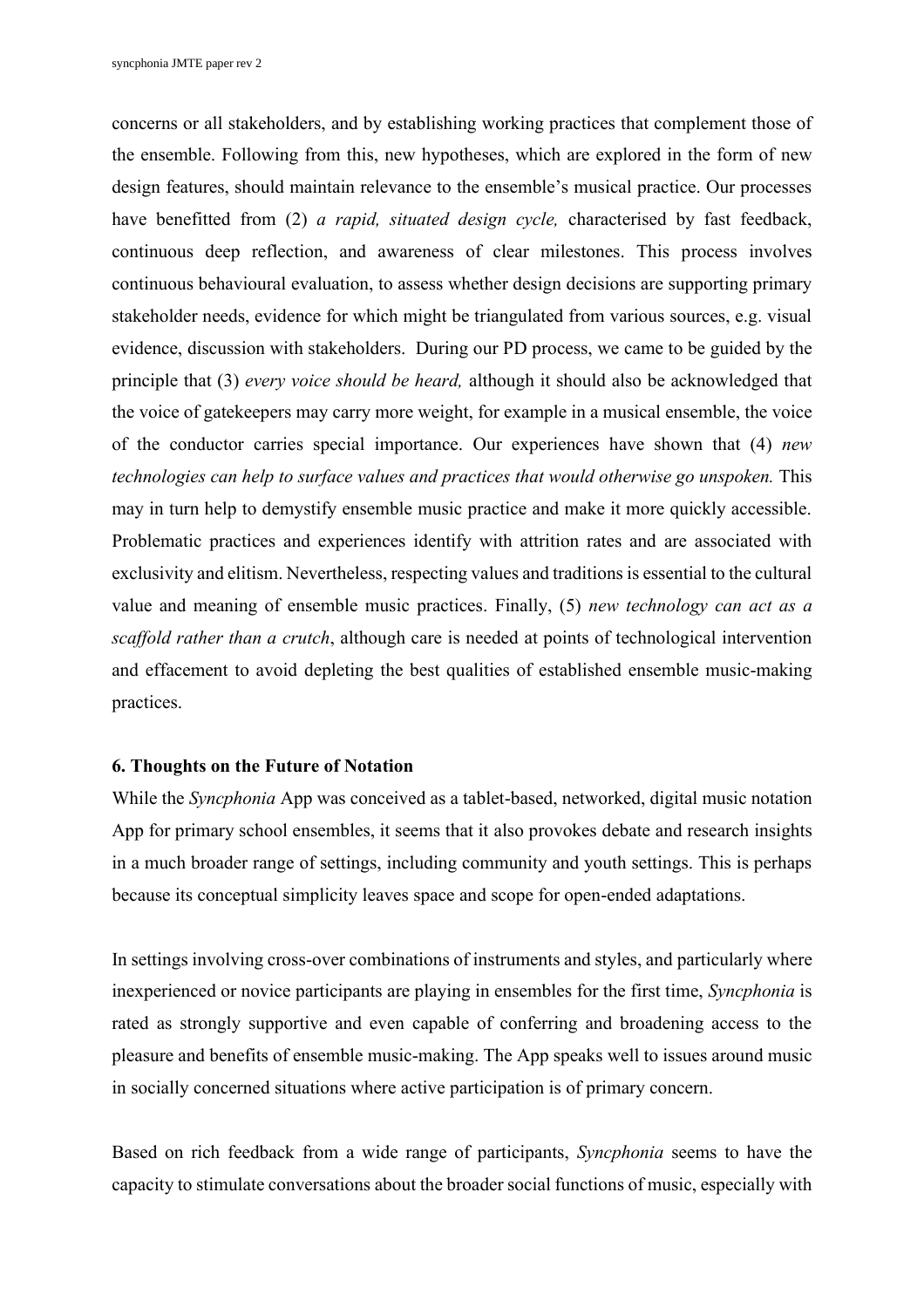regard to participation, as well as to support practical ensemble music-making. More broadly, and thanks to its development using PD principles which made the *experience* of users its fundamental motivation, the project has the potential to connect adaptively and responsively to concerns and agendas around the value of active participation in ensemble music-making in education and in broader cultural experiences.

These insights, gained from systematically reflecting on the process of designing networked notation to support the experience of ensemble music performance, counteract a cultural tendency to reject musical notation as difficult and accessible only to the few. Rather than abandoning notation-based methods of learning and composing music, plural understandings of notation and composing, especially in groups, are now needed. If music notation became realtime, responsive and collaborative, while drawing on past and present music, how would this change the experience of composing and performing in groups in schools?

*Syncphonia* shows that through networked technology you can interrogate musical notation's social and cultural relevance to young people in schools and to broader musical communities. In music, plural understandings of notation and composing, especially in groups, are now needed. If music notation became real-time, responsive and collaborative, while drawing on past and present music, how would this change the experience of composing and performing in groups in schools? We think this continuing work might help to make the boundaries between composing, improvising and performing more porous, to the mutual benefit of all three activities.

#### **References**

Bratteteig, T. and Wagner, I., 2012. August. Disentangling power and decision-making in participatory design. In *Proceedings of the 12th Participatory Design Conference: Research Papers-Volume 1* (pp. 41-50).

Carroll, J.M., Chin, G., Rosson, M.B. and Neale, D.C., 2000. August. The development of cooperation: Five years of participatory design in the virtual school. In *Proceedings of the 3rd conference on Designing interactive systems: processes, practices, methods, and techniques* (pp. 239-251).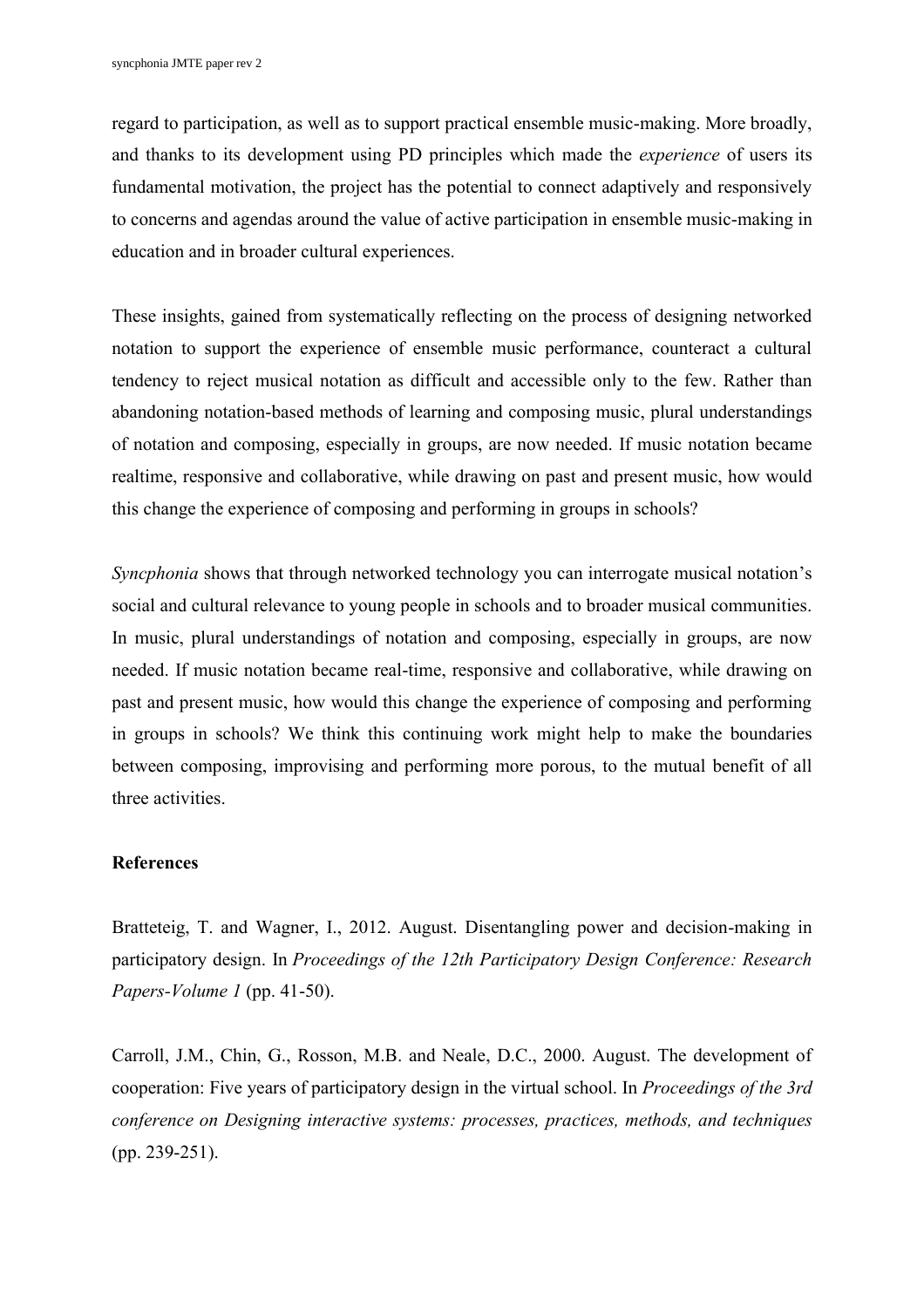Eldridge, A., Hughes, E. and Kiefer, C., 2016. May. Designing dynamic networked scores to enhance the experience of ensemble music making. In *Proceedings of Second International Conference on Technologies for Music Notation and Representation* (pp. 193-199). Anglia Ruskin University.

Frauenberger, C., Good, J., Fitzpatrick, G. and Iversen, O.S., 2015. In pursuit of rigour and accountability in participatory design. *International journal of human-computer studies*, *74*, pp.93-106.

Friedman, B., Kahn\_Jr., P.H., Borning, A., 2008. Value sensitive design and informa- tion systems. In: Kenneth Einar, Himma, Tavani, H.T. (Eds.), The Handbook of Information and Computer Ethics, 69–101. Wiley & Sons, Hoboken NJ, USA.

Gärtner, J., Wagner, I., 1996. Mapping actors and agendas: political frameworks of systems design and participation. Human Computer. Interact. 11 (September (3)), 187–214.

Gaver, W., 2012. May. What should we expect from research through design?. In *Proceedings of the SIGCHI conference on human factors in computing systems* (pp. 937-946).

Gibb, N. 2019. 'Forget Spotify: I want every child to leave primary school able to read music', *The Times,* 11 Jan

Goodman, E. 2002. 'Ensemble Performance' in Rink, J., ed. Musical Performance: a guide to understanding (CUP)

Guba, E., 1981. Criteria for assessing the trustworthiness of naturalistic inquiries. Educ. Technol. Res. Dev. 29 (2), 75–91.

Hallam, S., 2010. The power of music: Its impact on the intellectual, social and personal development of children and young people. *International Journal of Music Education*, *28*(3), 269-289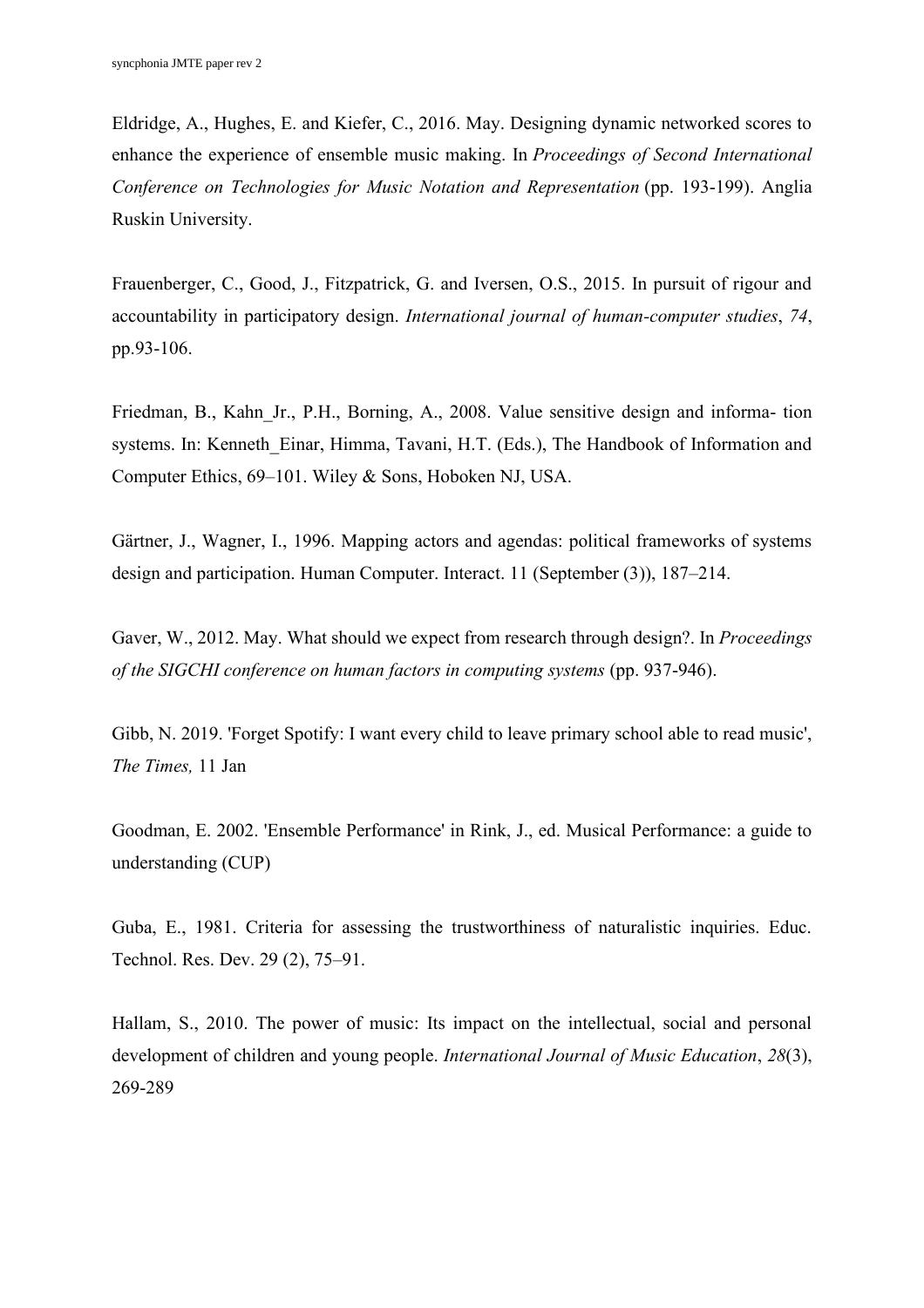Hanrahan, F., Hughes, E., Banerjee, R., Eldridge, A., & Kiefer, C. 2018. Psychological benefits of networking technologies in children's experience of ensemble music making. *International Journal of Music Education*, 0255761418796864.

Hope, C., Wyatt, A. and Thorpe, D., 2018. Scoring an animated notation opera–the decibel score player and the role of the digital copyist in'speechless'. In *Proceedings of the International Conference on Technologies for Music Notation and Representation–TENOR* (Vol. 18, pp. 193-200).

Hughes, E., Kiefer C., and Eldridge, A. 2015. <https://www.syncphonia.co.uk/> Accessed 3 September 2020

Hughes, E. 2016.<https://vimeo.com/156416481> Accessed 3 September 2020

Hughes, E. 2017.<https://vimeo.com/222502056/3ef9452940> Accessed 3 September 2020

James, S., Hope, C., Vickery Dr, L.R., Wyatt, A., Carey, B., Fu, X. and Hajdu, G., 2017. Establishing connectivity between the existing networked music notation packages Quintet. net, Decibel ScorePlayer and MaxScore.

Latour, B., 2013. Reassembling the social. An introduction to actor-network-theory. *Journal of Economic Sociology*, *14*(2), pp.73-87.

Lieberman, Z. Watson, T. and Castro, A., 2020.<https://openframeworks.cc/> Accessed 3 Sept 2020

Ng, K. and Nesi, P., 2008. November. I-maestro framework and interactive multimedia tools for technology-enhanced learning and teaching for music. In *2008 International Conference on Automated Solutions for Cross Media Content and Multi-Channel Distribution* (pp. 266- 269). IEEE.

Riley, P.E., (2018). Music composition for iPad performance: Examining perspectives. *Journal of Music, Technology & Education*, *11*(2), pp.183-195.